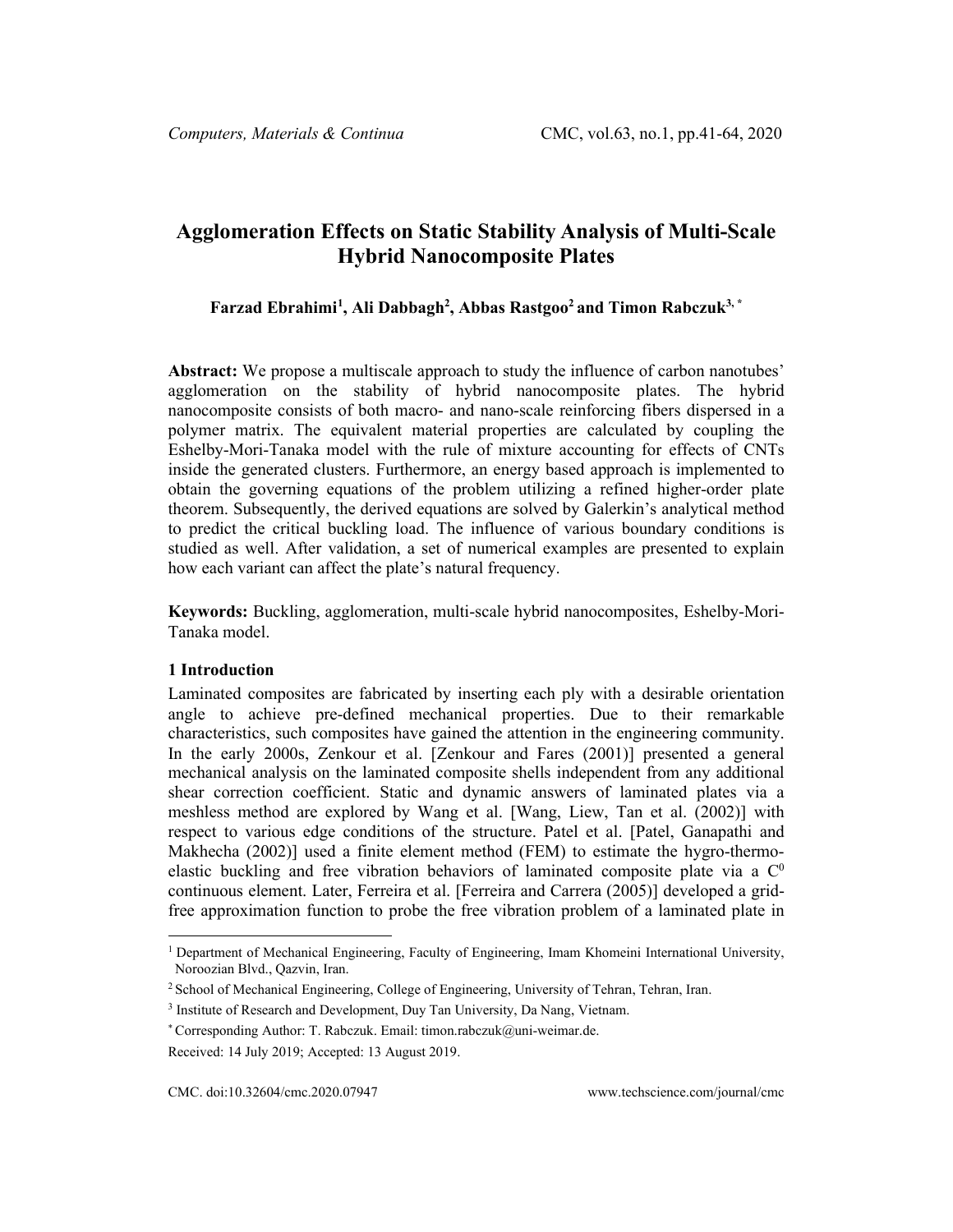the framework of Mindlin's plate theory. Aydogdu [Aydogdu (2007)] studied the thermoelastic stability limits of multi-layered composite beams employing a higher-order beam theorem. Chai et al. [Chai and Yap (2008)] developed a closed form FE model to derive the lateral modulus of laminated composite beams and showed its applicability in static and dynamic problems of Euler-Bernoulli beams. Another study has been performed by Ćetković et al. [Ćetković and Vuksanović (2009)] to present a layerwise displacement field for mechanical behaviors of laminates. Putting emphasize on the crucial role of choosing a proper shape function in higher-order theories, [Aydogdu (2009)] introduced a new shear deformable model for laminated composite plates and showed its application in the cases of vibration, bending and buckling problems. Carrera's unified formulation (CUF) has been utilized by Fazzolari et al. [Fazzolari and Carrera (2011)] solving the vibration and stability problems of laminated composite plates on the basis of various approximation techniques. CUF has again been used together with a zig-zag kinematic theorem and a finite difference approach in order to study both static and dynamic answers of composite plates [Rodrigues, Roque, Ferreira et al. (2011)]. Other authors exploited isogeometric analysis (IGA) for the mechanical response of laminated elements [Thai, Ferreira, Bordas et al. (2014); Yu, Yin, Bui et al. (2016)].

Another popular composite commonly used in designs is the fiber reinforced composite (FRC). In this type, the desirable properties can be generated by inserting a group of fibers such as glass- or carbon-fibers into a matrix with a designed orientation angle. Aref et al. [Aref and Alampalli (2001)] studied fiber reinforced polymers (FRPs) including the vibrational mode shapes of bridges consisting of FRPs. Tita et al. [Tita, Ferreira, Bordas et al. (2003)] examined the dynamic behaviors of FRC beams both experimentally and theoretically. Zenkour [Zenkour (2004)] performed a viscoelastic stability analysis of FRC plates using both classical and higher-order plate theories. A genetic algorithm (GA) based model has been proposed by Roy et al. [Roy and Chakraborty (2009)] to optimize the vibration control of FRP shells. In another research, Mareishi et al. [Mareishi, Rafiee, He et al. (2014)] investigated the electro-mechanical nonlinear mechanical static and dynamic behaviors of fiber reinforced piezoelectric beams. [Sepahvand (2016)] carried out a FEM based stochastic dynamic study on FRCs.

Once elements with at least one dimension in nano scale are selected as reinforcements, the composite is named a nanocomposite. One of the most famous nano-sized reinforcements are carbon nanotubes (CNTs). Numerous researchers have investigated the static and dynamic behavior of CNT reinforced (CNTR) nanocomposites. For example, Ke et al. [Ke, Yang and Kitipornchai (2010)] utilized Timoshenko beam model incorporated with von Kármán relations to study the nonlinear vibrational behavior of CNTR nanocomposite beams. In another attempt, [Zhu, Lei and Lieu (2012)] employed Mindlin plate theory coupled with FEM to study the static and dynamic responses of CNTR nanocomposite plates. Shen et al. [Shen and Xiang (2014)] investigated the thermo-elastic postbuckling problem of a cylindrical CNTR nanocomposite panel. Heshmati et al. [Heshmati, Yas and Daneshmand (2015)] predicted the dynamic characteristics of a CNTR beam and studied the influence of CNTs' agglomeration and waviness. Lei et al. [Lei, Zhang and Liew (2015)] utilized a kp-Ritz method in order to study the vibration analysis of nanocomposite plates reinforced with single-walled CNTs (SWCNTs) in the framework of Mindlin plate theory. Wattanasakulpong et al.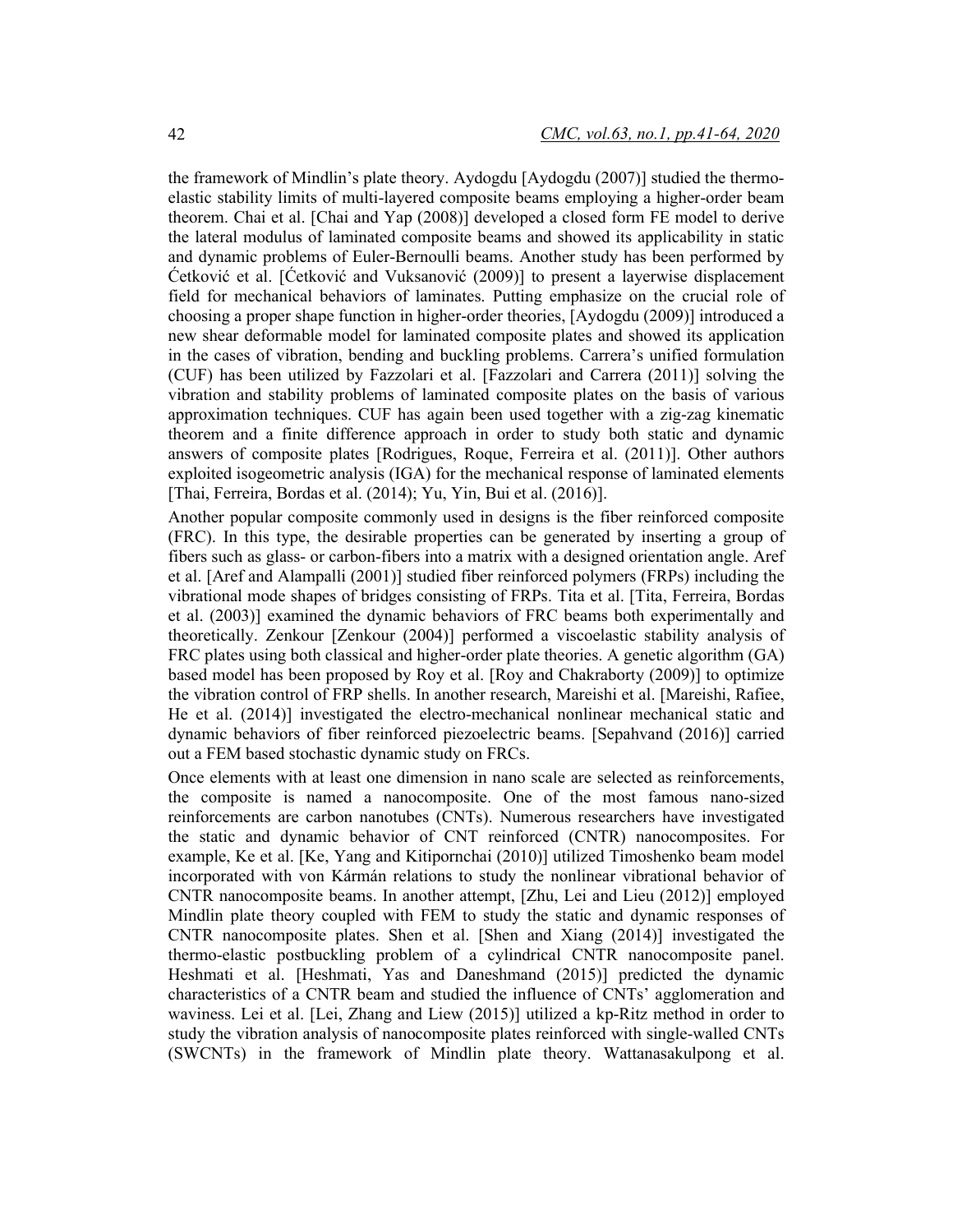[Wattanasakulpong and Chaikittiratana (2015)] presented an efficient model for bending, buckling and vibration behaviors of CNTR nanocomposite plates based on a higher-order plate model. Jam et al. [Jam and Kiani (2015)] presented a solution for low-velocity impact problem of a nanocomposite beam while the structure is subjected by thermal loading. An Isogeometric analysis (IGA) in conducted by Phung-Van et al. [Phung-Van, Abdel-Wahab, Liew et al. (2015)] for both stability and vibration problems of CNTR nanocomposite plates on the basis of Reddy's plate model. Song et al. [Song, Zhang and Liew (2016)] employed a higher-order plate theory to consider impact responses of CNTR nanocomposite structures with respect to different distributions of CNTs in the initial matrix. Lei et al. [Lei, Zhang and Liew (2016)] developed a parametric study for dynamic behaviors of rotating cylindrical panels reinforced with CNTs on the basis of an element free kp-Ritz method. The low-velocity impact analysis of nanocomposite plates in thermal environments has been carried out by Ebrahimi et al. [Ebrahimi and Habibi (2017)]. An Eshelby-Mori-Tanaka based homogenization model for CNTR nanocomposite panels is developed by García-Macías et al. [García-Macías, Rodríguez-Tembleque, Castro-Triguero et al. (2017)] investigating the postbuckling characteristics of such structures under axial compression with respect to waviness and agglomeration effects. Ebrahimi et al. [Ebrahimi and Farazmandnia (2018)] examined the thermally affected mechanical responses of sandwich beams made of CNTR nanocomposites.

However, CNTs are not the only nano size reinforcement which is used in nanocomposites. Graphene platelets (GPLs) have been recently employed by researchers to design and analyze novel nanocomposites. Song et al. [Song, Kitipornchai and Yang (2017)] investigated both free and forced vibrational characteristics of GPL reinforced (GPLR) plates. García-Macías et al. [García-Macías, Rodriguez-Tembleque and Sáez (2018)] surveyed the frequency and deflection characteristics of nanocomposite plates reinforced with both graphene and CNT. Song et al. [Song, Yang and Kitipornchai (2018)] highlighted the effects of GPLs as reinforcements in the bending and buckling responses of nanocomposite plates on the basis of Mindlin plate theory.

Also popular are so-called hybrid nanocomposites, which are made of three phases: a matrix, macro-scale reinforcements and nano-scale reinforcements. These hybrid nanocomposites empowers the structure to support higher critical stability limit, natural frequency and also lower deflections. Several studies on the mechanical responses of such hybrid nanocomposites have been conducted. Rafiee et al. [Rafiee, Liu, He et al. (2014)] surveyed the nonlinear dynamic characteristics of piezoelectric laminated plates. He et al. [He, Rafiee, Mareishi et al. (2015)] explored the large amplitude nonlinear free and forced vibrational responses of multi-scale hybrid nanocomposite beams. Later, Rafiee et al. [Rafiee, Nitzsche and Labrosse (2016)] investigated the static and dynamic responses of thin-walled rotating hybrid nanocomposite beams. Ghorbanpour Arani et al. [Ghorbanpour Arani, BabaAkbar Zarei, Eskandari et al. (2017)] studied the vibrational responses of double-layered sandwich beams made from a smart core and facesheets made from multiscale hybrid CNT/glass fiber reinforced nanocomposites. Ebrahimi et al. [Ebrahimi and Habibi (2018)] determined the behavior of hybrid nanocomposite plates in a hygrothermal environment when the structure is subjected to a low-velocity impactor. They considered kinematical nonlinearities on the basis of von-Karman theory. The presented paper is focused on an analytical study of the buckling characteristics of multi-scale hybrid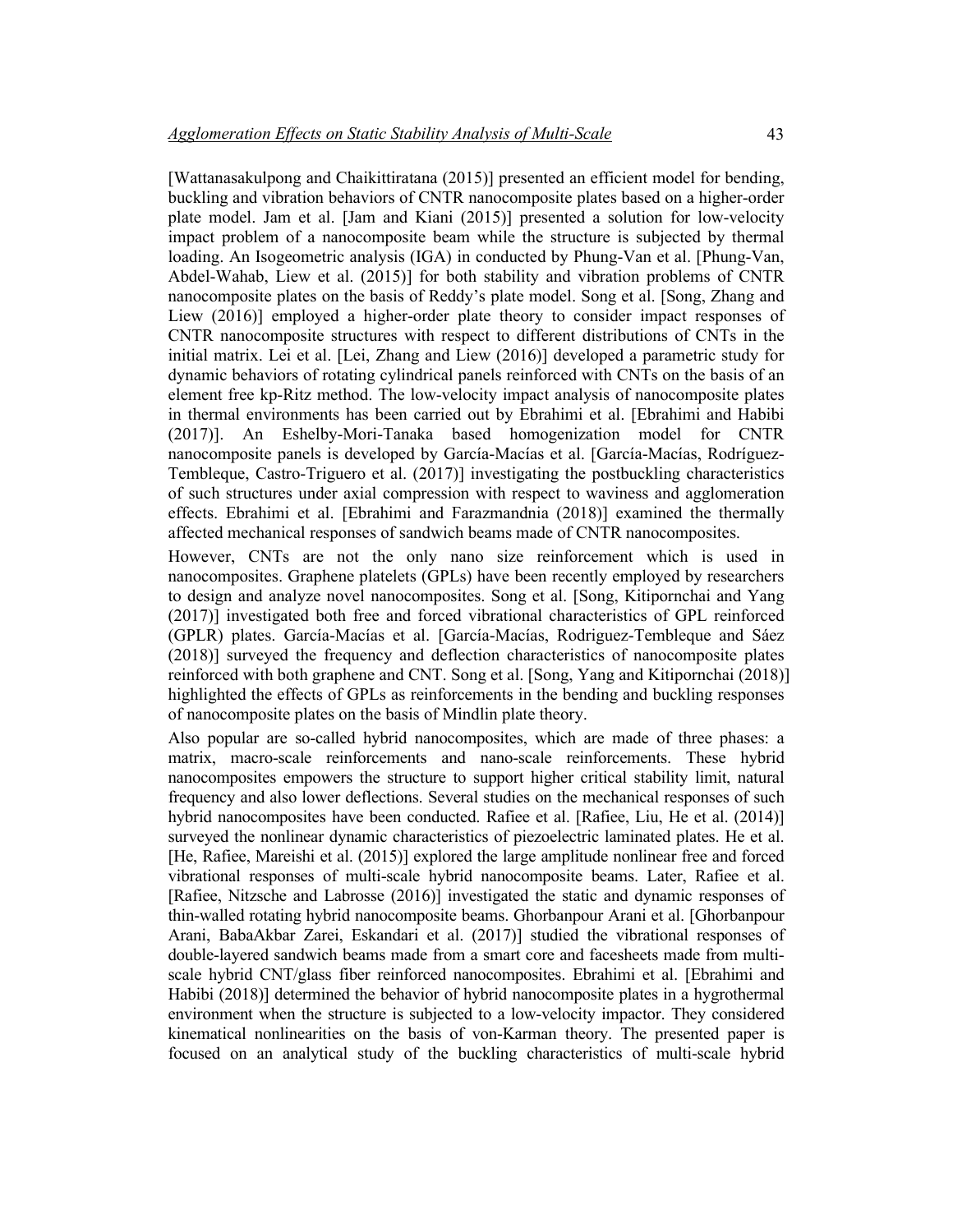nanocomposite plates. Therefore, a blend of Eshelby-Mori-Tanaka micromechanical model and rule of mixture is implemented to homogenize the material. Afterwards, a refined plate theory is extended and the equations of motion are derived based on the dynamic form of the principle of virtual work. Next, Galerkin's method is used to solve the governing equations and the influence of several imput parameters is studied.

### **2 Theory and formulation**

### *2.1 Problem definition*

As shown in Fig. 1, the length and width of the plate are presumed to be *a* and *b*, respectively; the thickness of the structure is assumed to be *h*. It is worth mentioning that the structure is reinforced with a mixture of multi-scale reinforcing gadgets. In this research, carbon based reinforcements are employed, (CFs) and CNTs in particular.



Figure 1: Geometry of a rectangular plate

#### *2.2 Micromechanical homogenization scheme*

In this section, the homogenization process is explained presenting a Eshelby-Mori-Tanaka model in order to capture the effect of CNTs' agglomeration while reaching the effective mechanical properties of multi-scale hybrid nanocomposites Shi et al. [Shi, Feng, Huang et al. (2004)]. Furthermore, the rule of mixture is employed in order to account for the dispersion of CFs in the nanocomposite. First, the effective properties of CF reinforced (CFR) composites are going to be discussed as follows:

$$
E_{11} = V_F E_{11}^F + V_{NCM} E^{NCM} \tag{1}
$$

$$
\frac{1}{E_{22}} = \frac{1}{E_{22}^F} + \frac{V_{NCM}}{E^{NCM}} - V_F V_{NCM} - \frac{\left(\nu^F\right)^2 E^{NCM}}{E_{22}^F} + \frac{\left(\nu^{NCM}\right)^2 E_{22}^F}{E^{NCM}} - 2\nu^F \nu^{NCM}
$$
\n(2)

$$
\frac{1}{G_{12}} = \frac{V_F}{G_{12}^F} + \frac{V_{NCM}}{G^{NCM}}
$$
(3)

$$
\rho = V_F \rho^F + V_{NCM} \rho^{NCM} \tag{4}
$$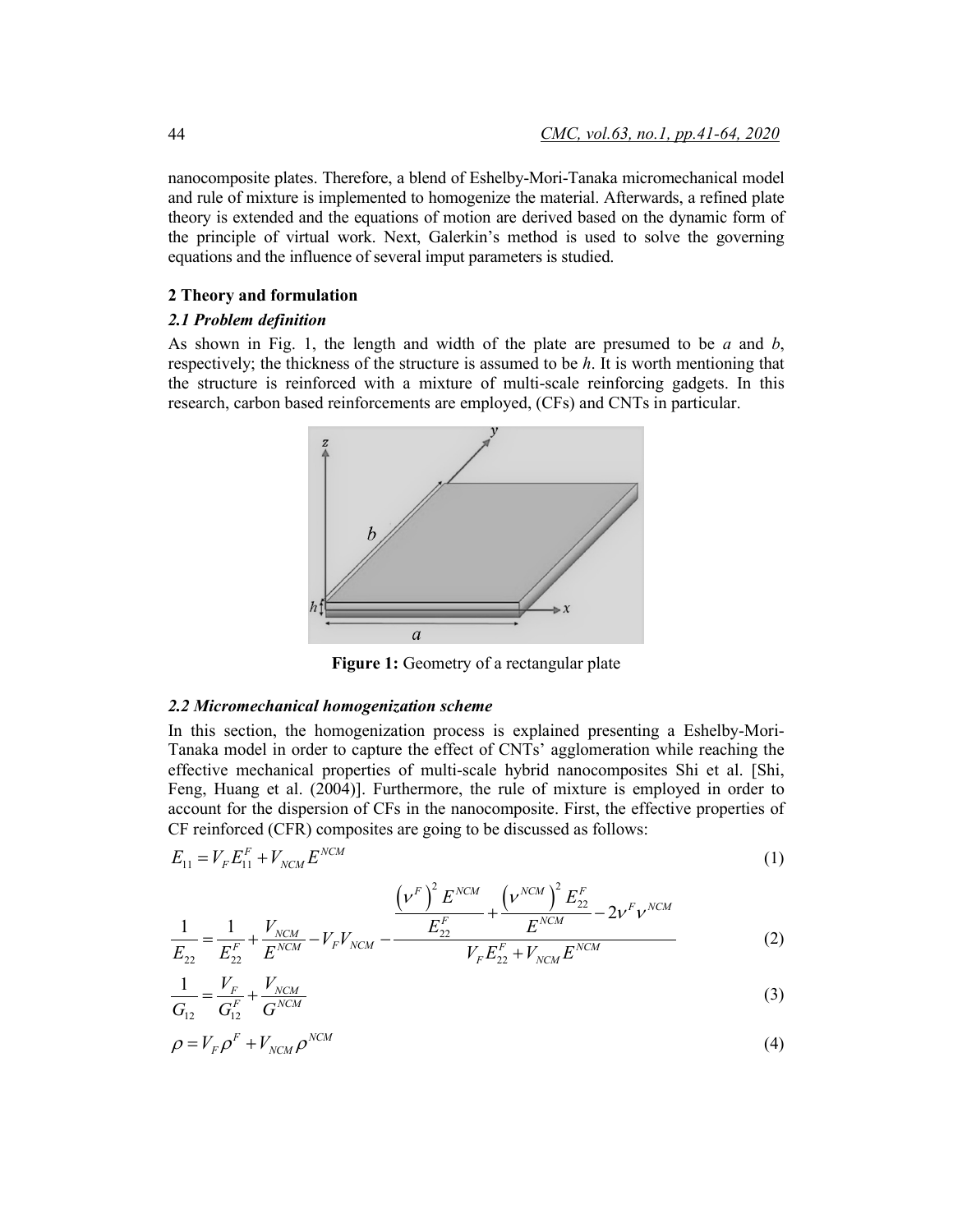$$
V_{12} = V_F V^F + V_{NCM} V^{MAC}
$$
\n
$$
\tag{5}
$$

where  $E$ ,  $G$ ,  $\nu$  and  $\rho$  stand for Young's modulus, shear modulus, Poisson's ratio and mass density, respectively. Also, the superscripts *F* and *NCM* denote fiber and nanocomposite matrix, respectively. Evidently,  $V_F$  and  $V_{NCM}$  are volume fractions of fiber and nanocomposite matrix, respectively. Obviously, the aforementioned volume fractions can be related to each other by:

$$
V_F + V_{NCM} = 1\tag{6}
$$

Next, we investigate the effect of adding nanoparticles to the media. CNTs, which are employed as the nano scale reinforcements in this article, possess a remarkable stiffness incorporated with a high slenderness ratio. Due to these features, sometimes CNTs do not follow the initial uniform distribution inside the matrix. In other words, in some regions inside the continua some spherical inclusions can be found which are filled with a set of CNTs. Thus, CNTs' concentration can be different from a region to another one. This effect is of high significance whenever the mechanical behavior of a nanocomposite is supposed to be analyzed. in this situation, the total volume of CNTs can be divided in two parts, one of them is related to the CNTs inside the inclusions and another one corresponds with CNTs which are inserted in the matrix. The volume of CNTs inside the inclusions (clusters)  $W_r^m$  and the volume of CNTs inside the matrix  $W_r^M$  can be related

to each other as:

$$
W_r = W_r^{in} + W_r^M \tag{7}
$$

Now, it is turned to relate the volume of CNTs to the entire volume of the structure as follows:

$$
W = W_r + W_M \tag{8}
$$

where  $W_M$  is the volume of the matrix which CNTs are dispersed in it. In this paper, a polymeric matrix is utilized. Also, *Wr* is the volume of CNTs. Dividing these volumes to the total volume  $(W)$ , the volume fraction of each part can be written as:

$$
V_r = \frac{W_r}{W}, \qquad V_M = \frac{W_M}{W} \tag{9}
$$

As same as the volume of CNTs (W), the volume fraction of CNTs in the matrix can be divided in two parts of inside the clusters and outside of clusters. To this reason, two new parameters are introduced to formulate this issue in the following form:

$$
\mu = \frac{W_{in}}{W}, \qquad \eta = \frac{W_r^{in}}{W_r} \tag{10}
$$

where  $\mu$  indicates on the volume fraction of clusters and  $\eta$  stands for the volume fraction of CNTs inside the clusters. It should be regarded that  $\mu \leq \eta$  is a limitation for this methodology. One should be aware of the particular cases which can be generated by changing agglomeration parameters. For instance, once  $\mu=1$ , the entire matrix can be considered as a big cluster which contains all of the nanoparticles, henceforward,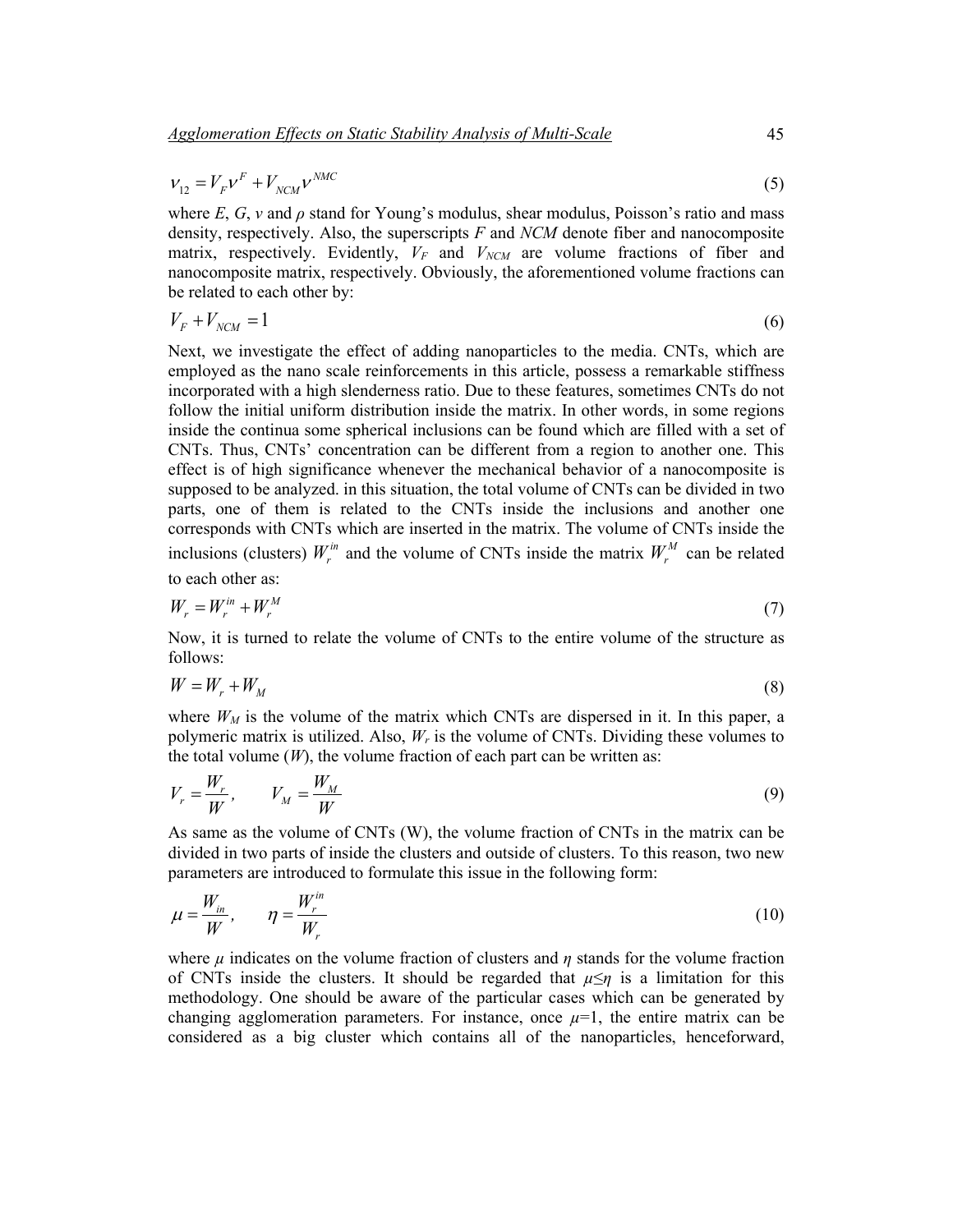aggregation of nanofillers cannot be observed. However, full accumulation can occur in the situation that  $\eta=1$  (fully agglomerated CNTs). In another condition ( $\mu \leq \eta$ ,  $\eta \neq 1$ ), some of the nanofillers are placed inside the clusters and the others are scattered in the matrix free from any membrane (partially agglomerated CNTs).

Now, incorporating the Eqs. (9) and (10) yields in:

$$
\frac{W_r^{\text{in}}}{W_{\text{in}}} = \frac{V_r \eta}{\mu} \tag{11}
$$

$$
\frac{W_r^M}{W - W_{in}} = \frac{V_r (1 - \eta)}{1 - \mu} \tag{12}
$$

Also, the variation of the  $V_r$  with respect to the thickness direction produces mechanical properties as a function of *z* . The volume fraction of nanofillers in the matrix can be expresses as:

$$
V_r(z) = \left[\frac{\rho_r}{w_r \rho_M} - \frac{\rho_r}{\rho_M} + 1\right]^{-1} \left(\frac{z}{h} + \frac{1}{2}\right)^p
$$
\n(13)

in which  $\rho_r$  and  $\rho_M$  are mass densities of CNT and matrix, respectively. In addition,  $w_r$  is the mass fraction of nanofillers and can be calculated by:

$$
w_r = \frac{M_r}{M_r + M_M} \tag{14}
$$

where  $M_r$  and  $M_M$  are related to the mass of CNTs and matrix, respectively. It is worth mentioning that two versions of  $V_r$  can be defined in the problems of which agglomeration phenomenon is studied. The main difference between these two types is about the position of agglomerated nanoparticles and the matrix. In this case, the matrix is seemed to be in the bottom and the agglomerated CNTs are assumed to be at the top of the structure.

Now, the effective material properties can be reached following the relations of Eshelby-Mori-Tanaka micromechanical model [Shi, Feng, Huang et al. (2004)]. According to this model, the bulk moduli of inclusions can be written as:

$$
K_{in}(z) = K_M + \frac{V_r \eta \left(\delta_r - 3K_M \alpha_r\right)}{3\left(\mu - V_r \eta + V_r \eta \alpha_r\right)}
$$
\n
$$
\tag{15}
$$

where  $K_M$  is the bulk moduli of the matrix. Moreover, the shear moduli of inclusions can be introduced as:

$$
G_{in}(z) = G_M + \frac{V_r \eta (\eta_r - 2G_M \beta_r)}{2(\mu - V_r \eta + V_r \eta \beta_r)}
$$
(16)

where  $G_M$  is the shear moduli of matrix. Next, the bulk and shear moduli of the remnant parts can be formulated as: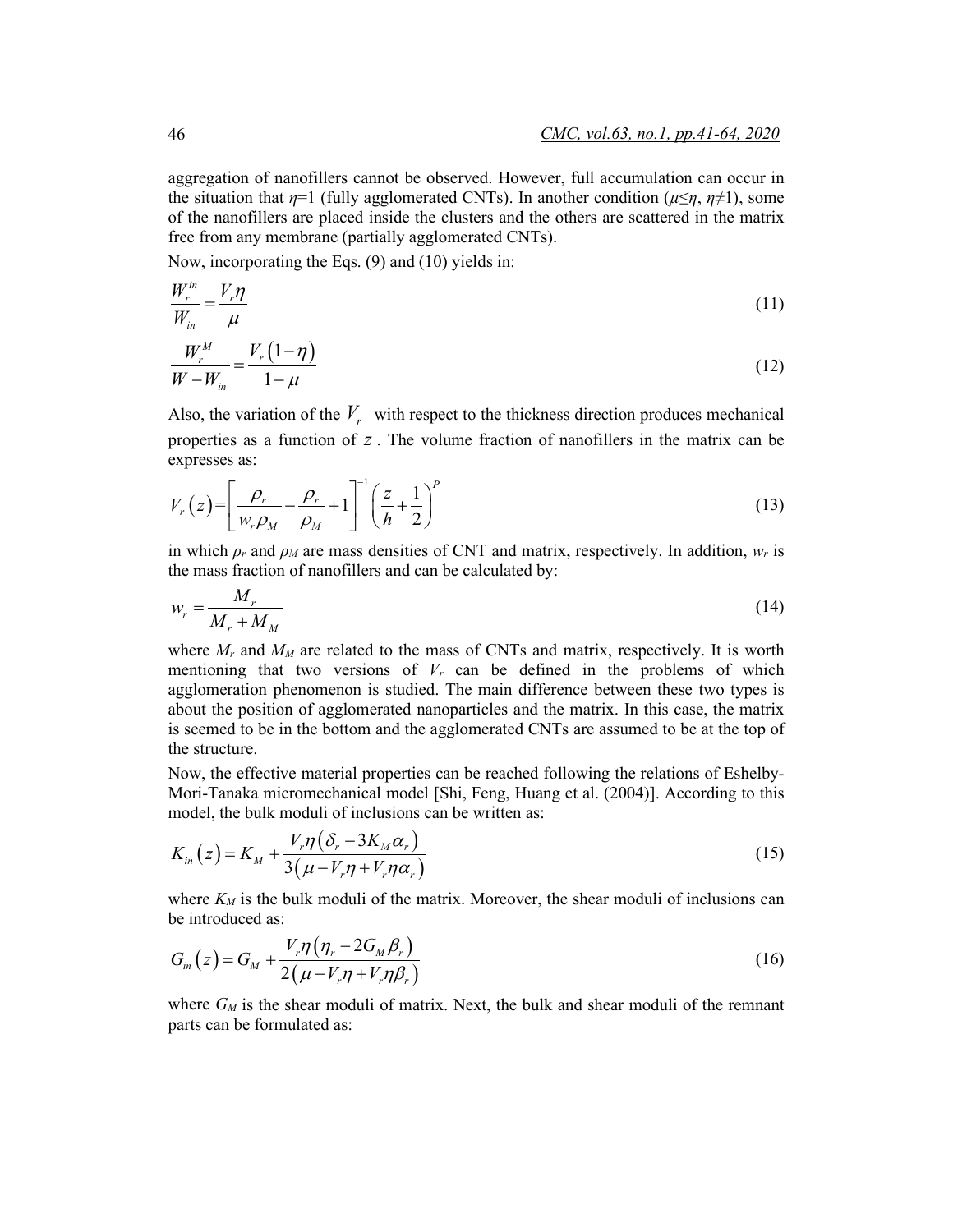$$
K_{out}(z) = K_M + \frac{V_r(1-\eta)(\delta_r - 3K_M\alpha_r)}{3(1-\mu - V_r(1-\eta) + V_r(1-\eta)\alpha_r)}
$$
(17)

$$
G_{out}(z) = G_M + \frac{V_r (1 - \eta)(\eta_r - 2G_M \beta_r)}{3(1 - \mu - V_r (1 - \eta) + V_r (1 - \eta) \beta_r)}
$$
(18)

In Eqs. (15)-(18), the mechanical terms  $\alpha_r$ ,  $\beta_r$ ,  $\delta_r$  and  $\eta_r$  can be calculated as:

$$
\alpha_r = \frac{3(K_M + G_M) + k_r + l_r}{3(G_M + k_r)}
$$
\n(19)

$$
\beta_r = \frac{1}{5} \left( \frac{4G_M + 2k_r + l_r}{3(G_M + k_r)} + \frac{4G_M}{G_M + p_r} + \frac{2\left(G_M\left(3K_M + G_M\right) + G_M\left(3K_M + 7G_M\right)\right)}{G_M\left(3K_M + G_M\right) + m_r\left(3K_M + 7G_M\right)} \right) \tag{20}
$$

$$
\delta_r = \frac{1}{3} \left( n_r + 2l_r + \frac{(2k_r + l_r)(3K_M + G_M - l_r)}{G_M + k_r} \right)
$$
\n(21)

$$
\eta_r = \frac{1}{5} \left( \frac{2}{3} (n_r - l_r) + \frac{8G_M p_r}{G_M + p_r} + \frac{(2k_r - l_r)(2G_M + l_r)}{3(G_M + k_r)} + \frac{8m_r G_M (3K_M + 4G_M)}{3K_M (m_r + G_M) + G_M (7m_r + G_M)} \right)
$$
(22)

where  $k_r$ ,  $l_r$ ,  $m_r$ ,  $n_r$  and  $p_r$  are the elastic Hill's coefficients of CNTs which can be different for each type of CNTs with respect to the chirality of the CNT. In this manuscript, the Hill's constants are employed for SWCNTs with chirality of (10,10) from the reference [Wang and Hu (2005)].

Based on the implemented homogenization scheme, the equivalent bulk moduli of the nanocomposite can be computed using the following formula:

$$
K(z) = K_{out} \left( 1 + \frac{\mu \left( \frac{K_{in}}{K_{out}} - 1 \right)}{1 + (1 - \mu) \left( \frac{K_{in}}{K_{out}} - 1 \right) \frac{1 + \nu_{out}}{3(1 - \nu_{out})}} \right)
$$
(23)

where  $V_{out}$  is the Poisson's ratio of the matrix and can be defined as:

$$
V_{out} = \frac{3K_{out} - 2G_{out}}{6K_{out} + 2G_{out}}
$$
 (24)

Also, the equivalent shear moduli can be computed as:

$$
G(z) = G_{out} \left( 1 + \frac{\mu \left( \frac{G_{in}}{G_{out}} - 1 \right)}{1 + (1 - \mu) \left( \frac{G_{in}}{G_{out}} - 1 \right) \frac{8 - 10v_{out}}{15(1 - v_{out})}} \right)
$$
(25)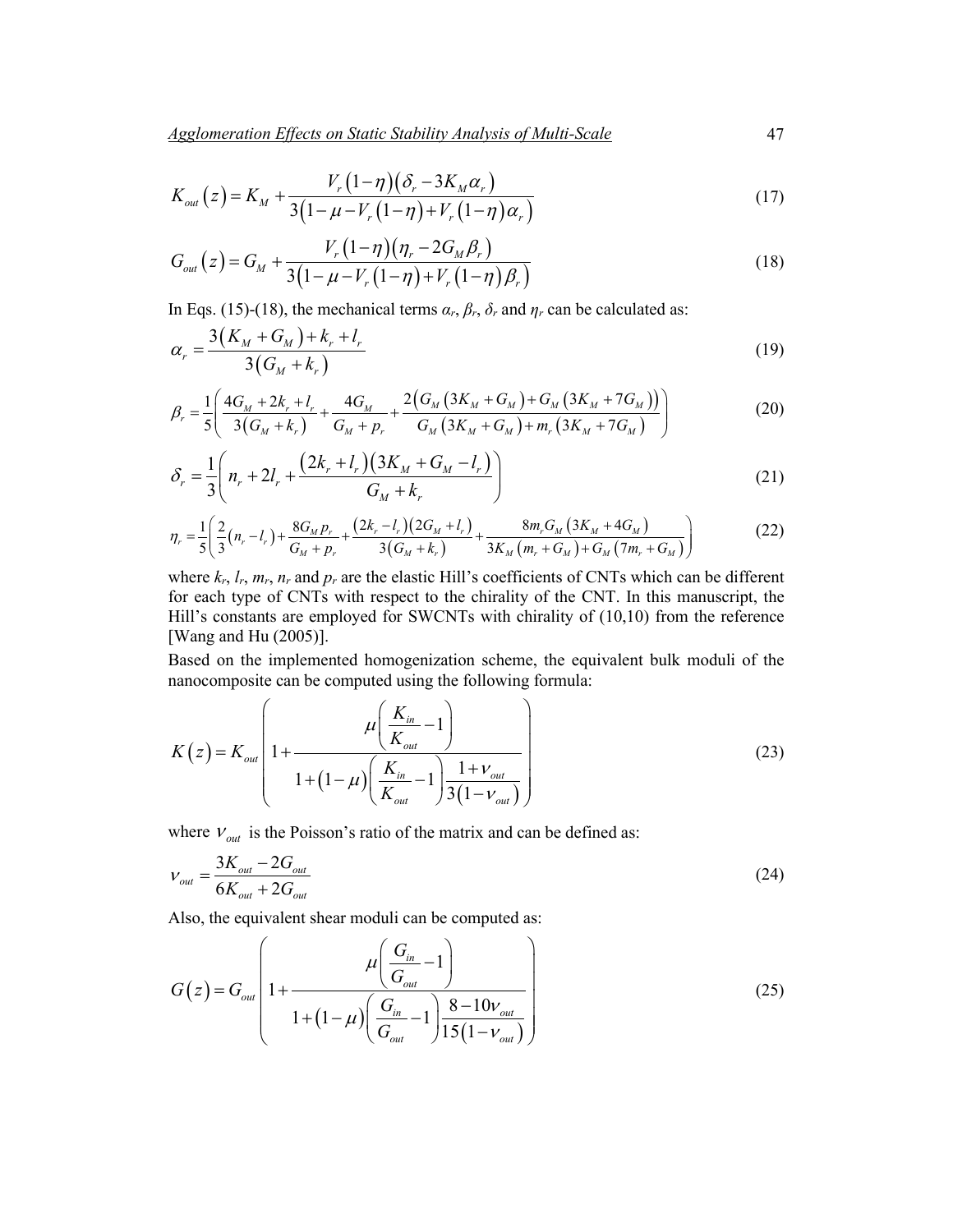Finally, the equivalent Young moduli and Poisson's ratio of CNTR nanocomposites can be written in the following form:

$$
E(z) = \frac{9K(z) \times G(z)}{3K(z) + G(z)}
$$
\n<sup>(26)</sup>

$$
v(z) = \frac{3K(z) - 2G(z)}{6K(z) + 2G(z)}
$$
\n(27)

Moreover, the equivalent density of the CNTR nanocomposite can be formulated utilizing the fundamentals of mixture's rule as:

$$
\rho(z) = (\rho_r - \rho_M)V_r + \rho_M \tag{28}
$$

### *2.3 Refined parabolic plate theory*

Present part is allocated to introduce a refined parabolic plate theory in order to derive the kinematic relations of the plate. In this theory, a shape function is employed to estimate the shear strain and stress. Here, the displacement field of plate can be written as:

$$
u_x(x, y, z, t) = u(x, y, t) - z \frac{\partial w_b(x, y, t)}{\partial x} - f(z) \frac{\partial w_s(x, y, t)}{\partial x},
$$
  
\n
$$
u_y(x, y, z, t) = v(x, y, t) - z \frac{\partial w_b(x, y, t)}{\partial y} - f(z) \frac{\partial w_s(x, y, t)}{\partial y},
$$
  
\n
$$
u_z(x, y, z, t) = w_b(x, y, t) + w_s(x, y, t)
$$
\n(29)

In above equations,  $u$  and  $v$  are longitudinal and transverse displacements of the midsurface, respectively; also,  $W_b$  and  $W_s$  are the bending and shear deflections through  $z$ axis, respectively. In addition,  $f(z)$  stands for the shape function of the theorem. In this paper this function is considered to be 3  $f(z) = -\frac{z}{4} + \frac{5z^3}{3h^2}$ . Now, the nonzero strains of the plate can be expressed by following equations:

$$
\begin{Bmatrix} \mathcal{E}_{xx} \\ \mathcal{E}_{yy} \\ \gamma_{xy} \end{Bmatrix} = \begin{Bmatrix} \mathcal{E}_{xx}^{0} \\ \mathcal{E}_{yy}^{0} \\ \gamma_{xy}^{0} \end{Bmatrix} + z \begin{Bmatrix} \kappa_{xx}^{b} \\ \kappa_{yy}^{b} \\ \kappa_{xy}^{b} \end{Bmatrix} + f(z) \begin{Bmatrix} \kappa_{xx}^{s} \\ \kappa_{yy}^{s} \\ \kappa_{xy}^{s} \end{Bmatrix}, \qquad \begin{Bmatrix} \gamma_{xz} \\ \gamma_{yz} \end{Bmatrix} = \begin{Bmatrix} \gamma_{xz}^{0} \\ \gamma_{yz}^{0} \end{Bmatrix}
$$
(30)

where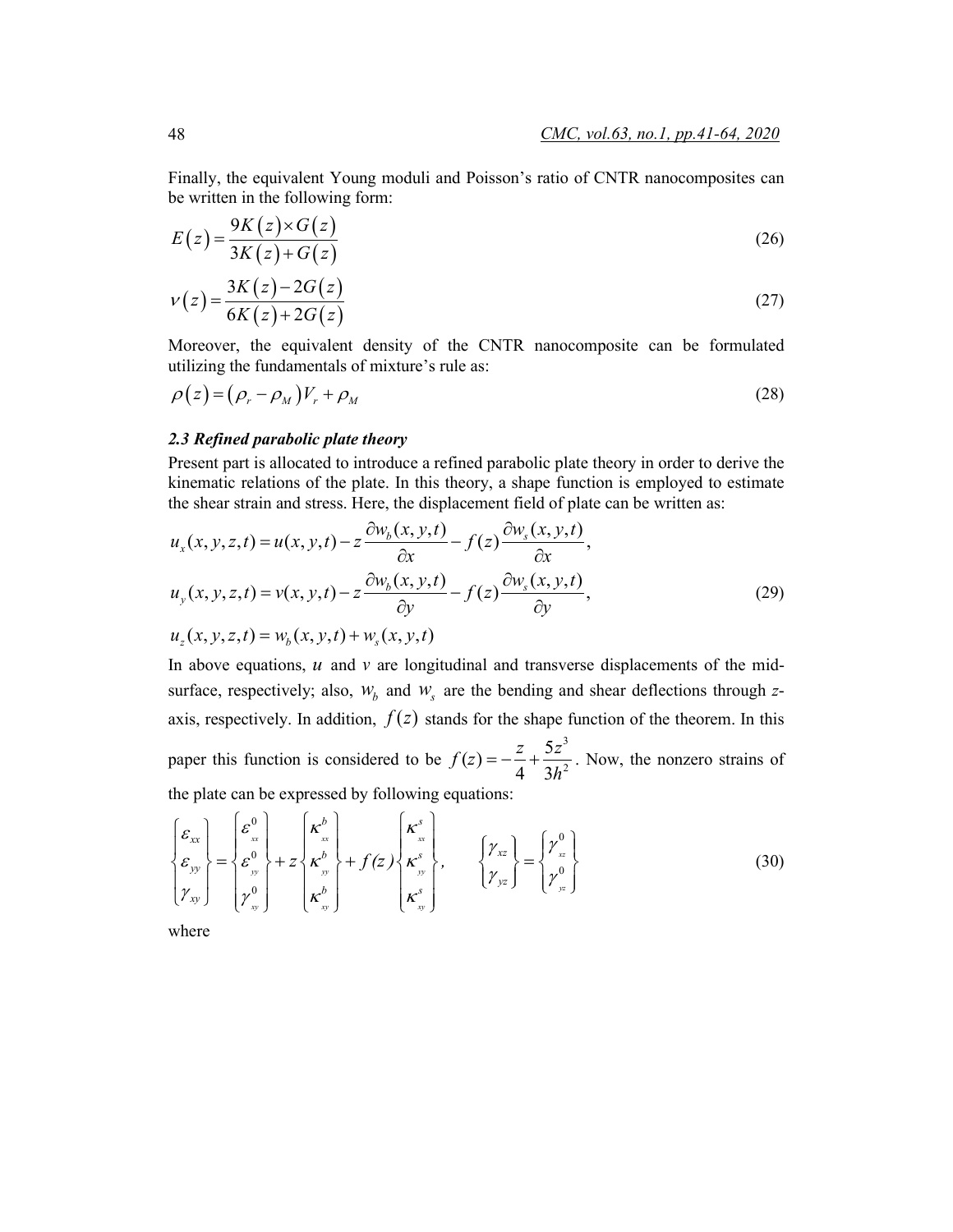$$
\begin{bmatrix} \varepsilon_{w}^{0} \\ \varepsilon_{w}^{0} \\ \varepsilon_{w}^{0} \\ \gamma_{w}^{0} \end{bmatrix} = \begin{bmatrix} \frac{\partial u}{\partial x} \\ \frac{\partial v}{\partial y} \\ \frac{\partial v}{\partial y} \\ \frac{\partial u}{\partial y} + \frac{\partial v}{\partial x} \end{bmatrix}, \qquad \begin{bmatrix} \kappa_{w}^{b} \\ \kappa_{w}^{b} \\ \kappa_{w}^{b} \\ \kappa_{w}^{b} \end{bmatrix} = \begin{bmatrix} -\frac{\partial^{2} w_{b}}{\partial x^{2}} \\ -\frac{\partial^{2} w_{b}}{\partial y^{2}} \\ -2\frac{\partial^{2} w_{b}}{\partial x \partial y} \end{bmatrix}, \qquad \begin{bmatrix} \kappa_{w}^{s} \\ \kappa_{w}^{s} \\ \kappa_{w}^{s} \end{bmatrix} = \begin{bmatrix} -\frac{\partial^{2} w_{s}}{\partial x^{2}} \\ -\frac{\partial^{2} w_{s}}{\partial y^{2}} \\ -2\frac{\partial^{2} w_{s}}{\partial x \partial y} \end{bmatrix}, \qquad \begin{bmatrix} \gamma_{w}^{0} \\ \gamma_{w}^{0} \end{bmatrix} = \begin{bmatrix} \frac{\partial w_{s}}{\partial x} \\ \frac{\partial w_{s}}{\partial y} \end{bmatrix}
$$
(31)

### *2.4 Derivation of motion equations*

In this section, the equations of motion are going to be developed in the framework of a Hamiltonian approach. Actually, Hamilton's principle can be defined as:

$$
\int_{0}^{t} \delta(U+V)dt = 0
$$
\n(32)

where *U* and *V* account for strain energy and work done by external forces, respectively. The variation of strain energy is written as:

$$
\delta U = \int_{V} \left( \sigma_{xx} \delta \varepsilon_{xx} + \sigma_{yy} \delta \varepsilon_{yy} + \sigma_{xy} \delta \gamma_{xy} + \sigma_{xz} \delta \gamma_{xz} + \sigma_{yz} \delta \gamma_{yz} \right) dV
$$
  
\n
$$
= \int_{0}^{b} \int_{0}^{a} \left( \frac{N_{xx} \delta \varepsilon_{xx}^{0} + M_{xx}^{b} \delta \kappa_{xx}^{b} + M_{xx}^{s} \delta \kappa_{xx}^{s} + N_{yy} \delta \varepsilon_{yy}^{0} + \right) dxdy
$$
  
\n
$$
= \int_{0}^{b} \int_{0}^{a} M_{yy}^{b} \delta \kappa_{yy}^{b} + M_{yy}^{s} \delta \kappa_{yy}^{s} + N_{xy} \delta \gamma_{xy}^{0} + M_{xy}^{b} \delta \kappa_{xy}^{b} + \left| dx dy \right|
$$
  
\n
$$
M_{xy}^{s} \delta \kappa_{xy}^{s} + Q_{xz} \delta \gamma_{xz}^{0} + Q_{yz} \delta \gamma_{yz}^{0}
$$
 (33)

in above equation, the axial forces and bending moments can be defined as:

$$
\left(N_{ij}, M_{ij}^b, M_{ij}^s\right) = \int_{-h/2}^{h/2} (1, z, f(z)) \sigma_{ij} dz, \quad (i, j = x, y),
$$
  

$$
Q_k = \int_{-h/2}^{h/2} g(z) \sigma_k dz, \quad (k = xz, yz)
$$
 (34)

where  $g(z) = 1 - \frac{df}{dz}$ . The variation of work done by buckling load can be expressed as:

$$
\delta V = \int_{0}^{b} \int_{0}^{a} -N^{b} \left( \frac{\partial (w_b + w_s)}{\partial x} \frac{\partial \delta (w_b + w_s)}{\partial x} + \frac{\partial (w_b + w_s)}{\partial y} \frac{\partial \delta (w_b + w_s)}{\partial y} \right) dxdy \tag{35}
$$

By substituting Eqs. (33) and (35) into Eq. (32) and setting the coefficients of *δu*, *δv*, *δw<sup>b</sup>* and *δw<sup>s</sup>* to zero, the Euler-Lagrange equations of multi-scale hybrid nanocomposite plates can be written as:

$$
\frac{\partial N_{xx}}{\partial x} + \frac{\partial N_{xy}}{\partial y} = 0
$$
\n(36)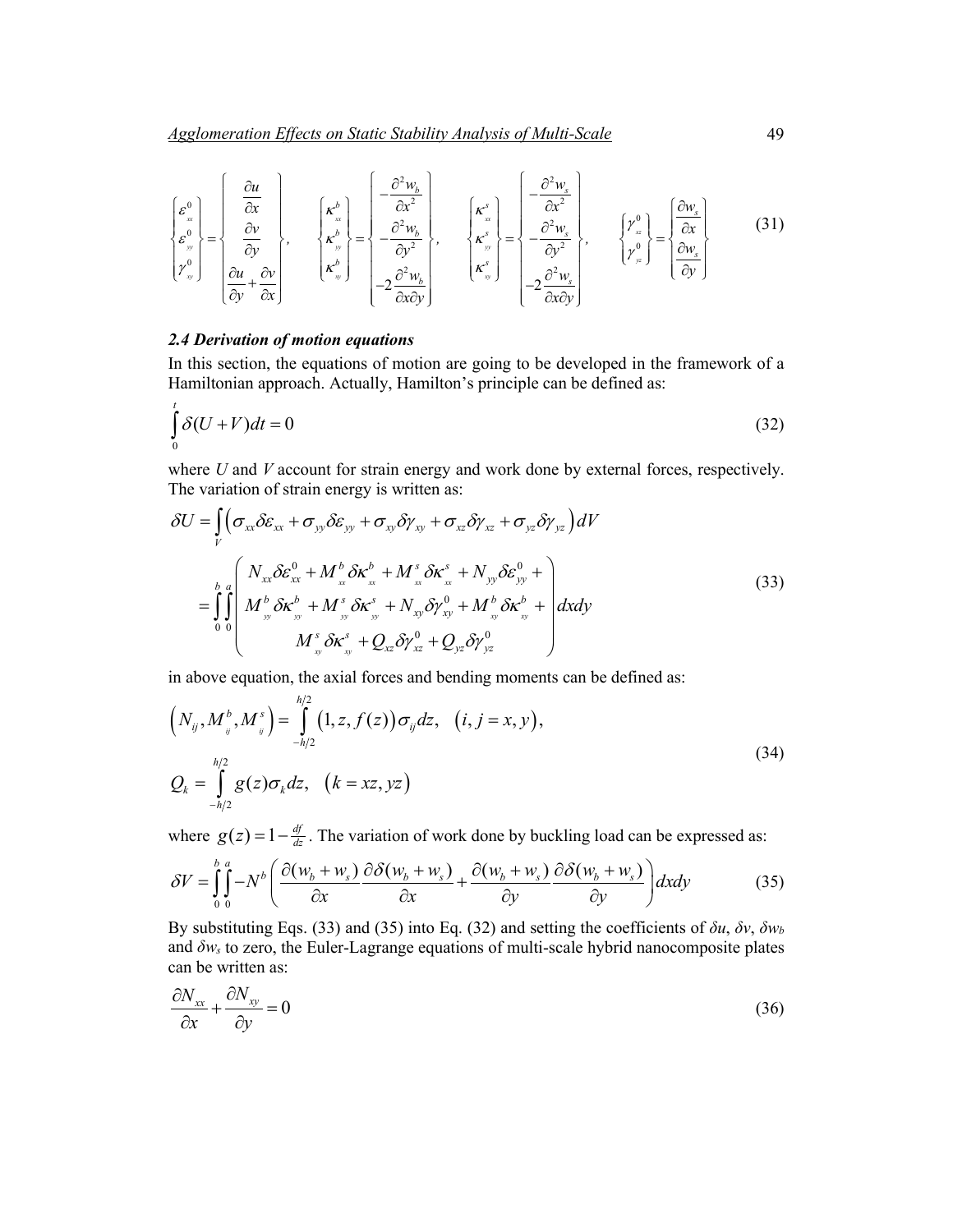$$
\frac{\partial N_{xy}}{\partial x} + \frac{\partial N_{yy}}{\partial y} = 0\tag{37}
$$

$$
\frac{\partial^2 M_{\infty}^b}{\partial x^2} + 2 \frac{\partial^2 M_{\infty}^b}{\partial x \partial y} + \frac{\partial^2 M_{\infty}^b}{\partial y^2} - N^b \nabla^2 \left( w_b + w_s \right) = 0 \tag{38}
$$

$$
\frac{\partial^2 M_{\infty}^s}{\partial x^2} + 2 \frac{\partial^2 M_{\infty}^s}{\partial x \partial y} + \frac{\partial^2 M_{\infty}^s}{\partial y^2} + \frac{\partial Q_{xz}}{\partial x} + \frac{\partial Q_{yz}}{\partial y} - N^b \nabla^2 \left( w_b + w_s \right) = 0 \tag{39}
$$

where  $\nabla^2$  stands for the Laplacian operator.

### *2.5 Constitutive equations*

Herein, the elastic stress-strain relations of orthotropic composite materials are reviewed for the purpose of deriving the fundamental elastic equations of such solids. Here, following constitutive equations can be expressed as:

$$
\sigma_{ij} = C_{ijkl} \varepsilon_{kl} \tag{40}
$$

where  $\sigma_{ii}$ ,  $\varepsilon_{kl}$  and  $C_{iikl}$  represent the components of second-order stress tensor, secondorder strain tensor and fourth-order elastic tensor, respectively. Therefore, these relations can be modified as follows for plates:

$$
\begin{bmatrix}\n\sigma_{xx} \\
\sigma_{yy} \\
\sigma_{yz} \\
\sigma_{xz} \\
\sigma_{xy}\n\end{bmatrix} =\n\begin{bmatrix}\nQ_{11} & Q_{12} & 0 & 0 & 0 \\
Q_{12} & Q_{22} & 0 & 0 & 0 \\
0 & 0 & Q_{44} & 0 & 0 \\
0 & 0 & 0 & Q_{55} & 0 \\
0 & 0 & 0 & 0 & Q_{66}\n\end{bmatrix}\n\begin{bmatrix}\n\varepsilon_{xx} \\
\varepsilon_{yy} \\
\varepsilon_{yz} \\
\varepsilon_{xz} \\
\varepsilon_{xy}\n\end{bmatrix}
$$
\n(41)

where

$$
Q_{11} = \frac{E_{11}}{1 - v_{12}v_{21}}, \quad Q_{12} = \frac{v_{12}E_{22}}{1 - v_{12}v_{21}}, \quad Q_{22} = \frac{E_{22}}{1 - v_{12}v_{21}},
$$
  
\n
$$
Q_{44} = G_{23}, \quad Q_{55} = G_{13}, \quad Q_{66} = G_{12}
$$
\n(42)

Now, integrating from Eq. (41) with respect to thickness direction, *z*- axis, the following resultant forces and moments can be achieved: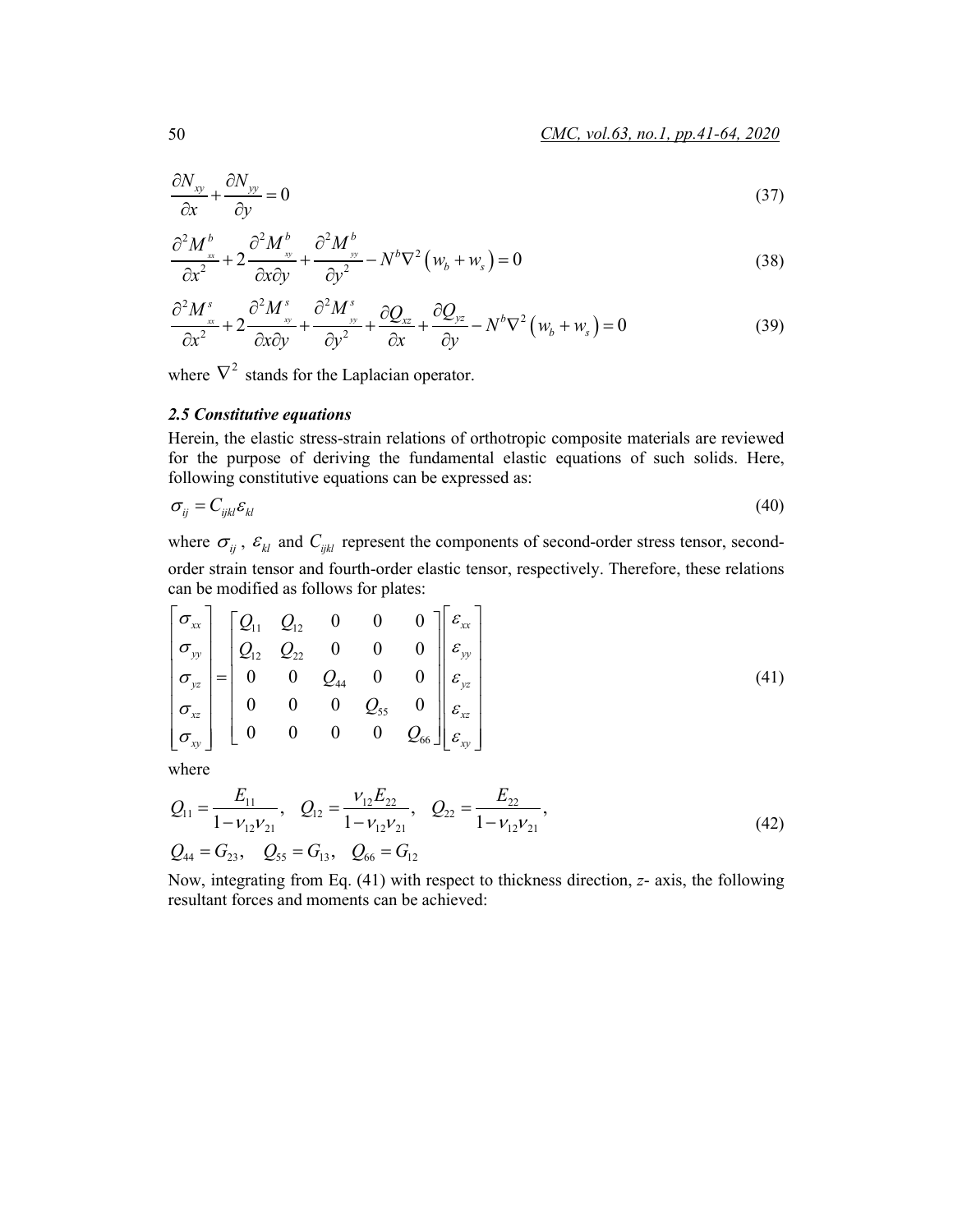$$
\begin{bmatrix}\nN_{xx} \\
N_{yy} \\
N_{xy} \\
M_{xy}^b \\
M_{xy}^b \\
M_{xy}^b \\
M_{xy}^b \\
M_{xy}^s \\
M_{xy}^s \\
M_{xy}^s \\
M_{xy}^s \\
M_{xy}^s \\
M_{xy}^s \\
M_{xy}^s \\
M_{xy}^s \\
M_{xy}^s \\
M_{xy}^s \\
M_{xy}^s \\
M_{xy}^s \\
M_{xy}^s \\
M_{xy}^s \\
M_{xy}^s \\
M_{xy}^s \\
M_{xy}^s \\
M_{xy}^s \\
M_{xy}^s \\
M_{xy}^s \\
M_{xy}^s \\
M_{xy}^s \\
M_{xy}^s \\
M_{xy}^s \\
M_{xy}^s \\
M_{xy}^s \\
M_{xy}^s \\
M_{xy}^s \\
M_{xy}^s \\
M_{xy}^s \\
M_{xy}^s \\
M_{xy}^s \\
M_{xy}^s \\
M_{xy}^s \\
M_{xy}^s \\
M_{xy}^s \\
M_{xy}^s \\
M_{xy}^s \\
M_{xy}^s \\
M_{xy}^s \\
M_{xy}^s \\
M_{xy}^s \\
M_{xy}^s \\
M_{xy}^s \\
M_{xy}^s \\
M_{xy}^s \\
M_{xy}^s \\
M_{xy}^s \\
M_{xy}^s \\
M_{xy}^s \\
M_{xy}^s \\
M_{xy}^s \\
M_{xy}^s \\
M_{xy}^s \\
M_{xy}^s \\
M_{xy}^s \\
M_{xy}^s \\
M_{xy}^s \\
M_{xy}^s \\
M_{xy}^s \\
M_{xy}^s \\
M_{xy}^s \\
M_{xy}^s \\
M_{xy}^s \\
M_{xy}^s \\
M_{xy}^s \\
M_{xy}^s \\
M_{xy}^s \\
M_{xy}^s \\
M_{xy}^s \\
M_{xy}^s \\
M_{xy}^s \\
M_{xy}^s \\
M_{xy}^s \\
M_{xy}^s \\
M_{xy}^s \\
M_{xy}^s \\
M_{xy}^s \\
M_{xy}^s \\
M_{xy}^s \\
M_{xy}^s \\
M_{xy}^s \\
M_{xy}^s \\
M_{xy}^s \\
M_{xy}^s \\
M_{xy}^s \\
M_{xy}^s \\
M_{xy}^s \\
M_{xy}^s \\
M_{xy}^s \\
M_{xy}^s \\
M_{xy}^s \\
M_{xy}^s \\
M_{xy}^s \\
M_{xy}^s \\
M_{xy}^s \\
M_{xy}^s \\
M_{xy}^s \\
M_{xy}^s \\
M_{xy}^s \\
M_{xy}^s \\
M_{xy
$$

where

$$
\begin{aligned}\n\left[A_n, B_n, B_n^s, D_n, D_n^s, H_n^s\right] &= \int_{-h/2}^{h/2} \left[1, z, f(z), z^2, z f(z), f^2(z)\right] Q_n(z) dz, \quad n = (11, 12, 22, 66) \\
\left[A_{44}^s, A_{55}^s\right] &= \int_{-h/2}^{h/2} \left[Q_{44}(z), Q_{55}(z)\right] g^2(z) dz\n\end{aligned} \tag{44}
$$

## *2.6 Governing equations*

In this section, inserting Eq. (43) in Eqs. (36)-(39), the governing equations of multi-scale hybrid nanocomposite plates can be expressed in the following form:

$$
A_{11} \frac{\partial^2 u}{\partial x^2} + A_{66} \frac{\partial^2 u}{\partial y^2} + (A_{12} + A_{66}) \frac{\partial^2 v}{\partial x \partial y} - B_{11} \frac{\partial^3 w_b}{\partial x^3} - (B_{12} + 2B_{66}) \frac{\partial^3 w_b}{\partial x \partial y^2}
$$
\n
$$
-B_{11}^s \frac{\partial^3 w_s}{\partial x^3} - (B_{12}^s + 2B_{66}^s) \frac{\partial^3 w_s}{\partial x \partial y^2} = 0
$$
\n
$$
(A_{12} + A_{66}) \frac{\partial^2 u}{\partial x \partial y} + A_{66} \frac{\partial^2 v}{\partial x^2} + A_{22} \frac{\partial^2 v}{\partial y^2} - (B_{12} + 2B_{66}) \frac{\partial^3 w_b}{\partial x^2 \partial y} - B_{22} \frac{\partial^3 w_b}{\partial y^3}
$$
\n
$$
- (B_{12}^s + 2B_{66}^s) \frac{\partial^3 w_s}{\partial x^2 \partial y} - B_{22}^s \frac{\partial^3 w_s}{\partial y^3} = 0
$$
\n
$$
B_{11} \frac{\partial^3 u}{\partial x^3} + (B_{12} + 2B_{66}) \left( \frac{\partial^3 u}{\partial x \partial y^2} + \frac{\partial^3 v}{\partial x^2 \partial y} \right) + B_{22} \frac{\partial^3 v}{\partial y^3} - D_{11} \frac{\partial^4 w_b}{\partial x^4} - 2(D_{12} + 2D_{66}) \frac{\partial^4 w_b}{\partial x^2 \partial y^2}
$$
\n
$$
- D_{22} \frac{\partial^4 w_b}{\partial y^4} - D_{11}^s \frac{\partial^4 w_s}{\partial x^4} - 2(D_{12}^s + 2D_{66}^s) \frac{\partial^4 w_s}{\partial x^2 \partial y^2} - D_{22}^s \frac{\partial^4 w_s}{\partial y^4} - N^b \left( \frac{\partial^2 w}{\partial x^2} + \frac{\partial^2 w}{\partial y^2} \right) = 0
$$
\n
$$
(47)
$$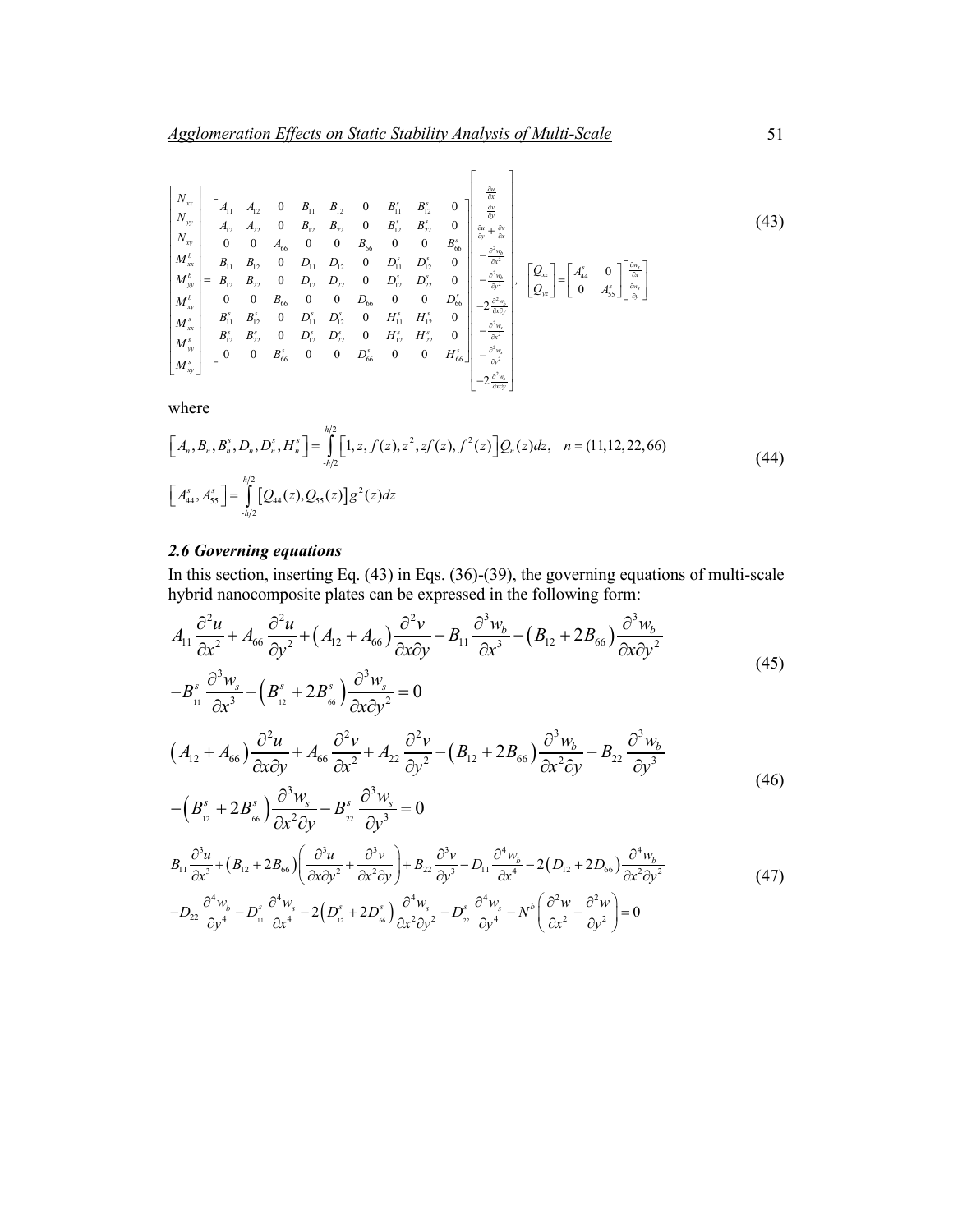$$
B_{11}^{s} \frac{\partial^{3} u}{\partial x^{3}} + \left(B_{12}^{s} + 2B_{\omega}^{s}\right) \left(\frac{\partial^{3} u}{\partial x \partial y^{2}} + \frac{\partial^{3} v}{\partial x^{2} \partial y}\right) + B_{22}^{s} \frac{\partial^{3} v}{\partial y^{3}} - D_{11}^{s} \frac{\partial^{4} w_{b}}{\partial x^{4}} - 2\left(D_{12}^{s} + 2D_{\omega}^{s}\right) \frac{\partial^{4} w_{b}}{\partial x^{2} \partial y^{2}} - D_{22}^{s} \frac{\partial^{4} w_{b}}{\partial y^{4}} - H_{11}^{s} \frac{\partial^{4} w_{s}}{\partial x^{4}} - 2\left(H_{12}^{s} + 2H_{\omega}^{s}\right) \frac{\partial^{4} w_{s}}{\partial x^{2} \partial y^{2}} - H_{22}^{s} \frac{\partial^{4} w_{s}}{\partial y^{4}} - N^{b}\left(\frac{\partial^{2} w}{\partial x^{2}} + \frac{\partial^{2} w}{\partial y^{2}}\right) + A_{35}^{s} \frac{\partial^{2} w_{s}}{\partial x^{2}} + A_{44}^{s} \frac{\partial^{2} w_{s}}{\partial y^{2}} = 0
$$
\n
$$
(48)
$$

#### **3 Analytical solution**

Up to now, many analytical and numerical methods are found to be utilized for the goal of solving the buckling problem of plates. Herein, the governing equations achieved in Eqs. (41)-(44) will be solved in the framework of Galerkin's method which is one of the best analytical solutions for static and dynamic problems. In this method the displacement field of a plate can be defined as:

$$
u = \sum_{m=1}^{\infty} \sum_{n=1}^{\infty} U_{mn} \frac{\partial X_m(x)}{\partial x} Y_n(y),
$$
  
\n
$$
v = \sum_{m=1}^{\infty} \sum_{n=1}^{\infty} V_{mn} X_m(x) \frac{\partial Y_n(y)}{\partial y},
$$
  
\n
$$
w_b = \sum_{m=1}^{\infty} \sum_{n=1}^{\infty} W_{bmn} X_m(x) Y_n(y),
$$
  
\n
$$
w_s = \sum_{m=1}^{\infty} \sum_{n=1}^{\infty} W_{smn} X_m(x) Y_n(y)
$$
\n(49)

where  $U_{mn}$ ,  $V_{mn}$ ,  $W_{bnn}$  and  $W_{smn}$  are unknown coefficients. Moreover,  $X_m$  and  $Y_n$  are trigonometric functions in terms of *x* and *y*, respectively; these functions are majorly presented to satisfy the BCs on edges of the plate. It is worth mentioning that in the present paper effects of various BCs are included. Here, by inserting Eq. (49) in Eqs. (45)-(48) and integrating over the cross-section area of the plate results in the following eigenvalue problem:

$$
\begin{bmatrix} K \end{bmatrix}_{4 \times 4} \begin{bmatrix} U_{mn} \\ V_{mn} \\ W_{bm} \\ W_{smn} \end{bmatrix} = 0 \tag{50}
$$

where  $K$  is stiffness matrix. The corresponding arrays of stiffness matrix can be calculated a

$$
k_{11} = A_{11} \int_{0}^{b} \int_{0}^{a} \frac{\partial X_m(x)}{\partial x} Y_n(y) \frac{\partial^3 X_m(x)}{\partial x^3} Y_n(y) dx dy + A_{66} \int_{0}^{b} \int_{0}^{a} \frac{\partial X_m(x)}{\partial x} Y_n(y) \frac{\partial X_m(x)}{\partial x} \frac{\partial^2 Y_n(y)}{\partial y^2} dx dy \tag{51}
$$

$$
k_{12} = \left(A_{12} + A_{66}\right) \int_{0}^{b} \int_{0}^{a} \frac{\partial X_m(x)}{\partial x} Y_n(y) \frac{\partial X_m(x)}{\partial x} \frac{\partial^2 Y_n(y)}{\partial y^2} dxdy \tag{52}
$$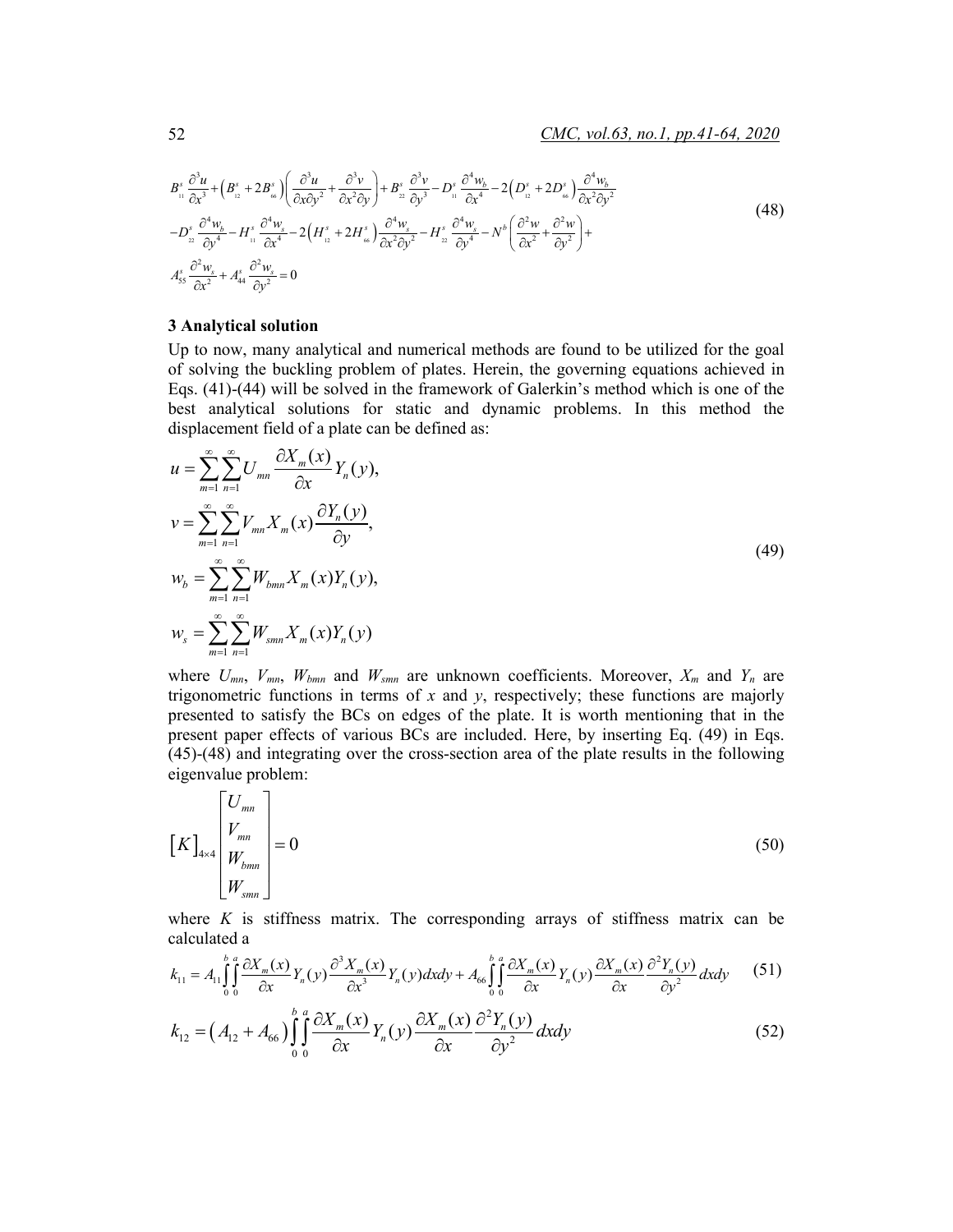$$
k_{13} = -B_{11} \int_{0}^{b} \int_{0}^{a} \frac{\partial X_m(x)}{\partial x} Y_n(y) \frac{\partial^3 X_m(x)}{\partial x^3} Y_n(y) dxdy - (B_{12} + 2B_{66}) \int_{0}^{b} \int_{0}^{a} \frac{\partial X_m(x)}{\partial x} Y_n(y) \frac{\partial X_m(x)}{\partial x} \frac{\partial^2 Y_n(y)}{\partial y^2} dxdy \tag{53}
$$

$$
k_{14} = -B_{11}^s \int_0^b \frac{\partial X_m(x)}{\partial x} Y_n(y) \frac{\partial^3 X_m(x)}{\partial x^3} Y_n(y) dx dy - \left(B_{12}^s + 2B_{66}^s \right) \int_0^b \int_0^a \frac{\partial X_m(x)}{\partial x} Y_n(y) \frac{\partial X_m(x)}{\partial x} \frac{\partial^2 Y_n(y)}{\partial y^2} dx dy \tag{54}
$$

$$
k_{21} = \left(A_{12} + A_{66}\right) \int_{0}^{b} \int_{0}^{a} X_m(x) \frac{\partial Y_n(y)}{\partial y} \frac{\partial^2 X_m(x)}{\partial x^2} \frac{\partial Y_n(y)}{\partial y} dx dy \tag{55}
$$

$$
k_{22} = A_{66} \int_{0}^{b} \int_{0}^{a} X_m(x) \frac{\partial Y_n(y)}{\partial y} \frac{\partial^2 X_m(x)}{\partial x^2} \frac{\partial Y_n(y)}{\partial y} dx dy + A_{22} \int_{0}^{b} \int_{0}^{a} X_m(x) \frac{\partial Y_n(y)}{\partial y} X_m(x) \frac{\partial^3 Y_n(y)}{\partial y^3} dx dy \quad (56)
$$

$$
k_{23} = -\left(B_{12} + 2B_{66}\right) \int_{0}^{b} \int_{0}^{\alpha} X_m(x) \frac{\partial Y_n(y)}{\partial y} \frac{\partial^2 X_m(x)}{\partial x^2} \frac{\partial Y_n(y)}{\partial y} dx dy - B_{22} \int_{0}^{b} \int_{0}^{\alpha} X_m(x) \frac{\partial Y_n(y)}{\partial y} X_m(x) \frac{\partial^3 Y_n(y)}{\partial y^3} dx dy \tag{57}
$$

$$
k_{24} = -\left(B_{12}^s + 2B_{66}^s\right) \int_0^b \int_0^a X_m(x) \frac{\partial Y_n(y)}{\partial y} \frac{\partial^2 X_m(x)}{\partial x^2} \frac{\partial Y_n(y)}{\partial y} dx dy - B_{22}^s \int_0^b \int_0^a X_m(x) \frac{\partial Y_n(y)}{\partial y} X_m(x) \frac{\partial^3 Y_n(y)}{\partial y^3} dx dy \tag{58}
$$

$$
k_{31} = B_{11} \int_{0}^{b} \int_{0}^{a} X_{m}(x) Y_{n}(y) \frac{\partial^{4} X_{m}(x)}{\partial x^{4}} Y_{n}(y) dxdy + (B_{12} + 2B_{66}) \int_{0}^{b} \int_{0}^{a} X_{m}(x) Y_{n}(y) \frac{\partial^{2} X_{m}(x)}{\partial x^{2}} \frac{\partial^{2} Y_{n}(y)}{\partial y^{2}} dxdy
$$
\n(59)

$$
k_{32} = (B_{12} + 2B_{66}) \int_{0}^{b} \int_{0}^{a} X_m(x) Y_n(y) \frac{\partial^2 X_m(x)}{\partial x^2} \frac{\partial^2 Y_n(y)}{\partial y^2} dx dy + B_{22} \int_{0}^{b} \int_{0}^{a} X_m(x) Y_n(y) X_m(x) \frac{\partial^4 Y_n(y)}{\partial y^4} dx dy \tag{60}
$$

$$
k_{33} = -D_{11} \int_{0}^{b} \int_{0}^{a} X_{m}(x)Y_{n}(y) \frac{\partial^{4} X_{m}(x)}{\partial x^{4}} Y_{n}(y) dxdy - 2(D_{12} + 2D_{66}) \int_{0}^{b} \int_{0}^{a} X_{m}(x)Y_{n}(y) \frac{\partial^{2} X_{m}(x)}{\partial x^{2}} \frac{\partial^{2} Y_{n}(y)}{\partial y^{2}} dxdy - D_{22} \int_{0}^{b} \int_{0}^{a} X_{m}(x)Y_{n}(y) X_{m}(x) \frac{\partial^{4} Y_{n}(y)}{\partial y^{4}} dxdy -
$$
\n(61)

$$
N^{b} \left( \int_{0}^{b} \int_{0}^{a} \frac{\partial^{2} X_{m}(x)}{\partial x^{2}} Y_{n}(y) X_{m}(x) Y_{n}(y) dxdy + \int_{0}^{b} \int_{0}^{a} X_{m}(x) Y_{n}(y) X_{m}(x) \frac{\partial^{2} Y_{n}(y)}{\partial y^{2}} dxdy \right)
$$
  
\n
$$
k_{34} = -D_{11}^{s} \int_{0}^{b} \int_{0}^{a} X_{m}(x) Y_{n}(y) \frac{\partial^{4} X_{m}(x)}{\partial x^{4}} Y_{n}(y) dxdy - 2 \left( D_{12}^{s} + 2 D_{66}^{s} \right) \int_{0}^{b} \int_{0}^{a} X_{m}(x) Y_{n}(y) \frac{\partial^{2} X_{m}(x)}{\partial x^{2}} \frac{\partial^{2} Y_{n}(y)}{\partial y^{2}} dxdy
$$
  
\n
$$
-D_{22}^{s} \int_{0}^{b} \int_{0}^{a} X_{m}(x) Y_{n}(y) X_{m}(x) \frac{\partial^{4} Y_{n}(y)}{\partial y^{4}} dxdy - N^{b} \left( \int_{0}^{b} \int_{0}^{a} \frac{\partial^{2} X_{m}(x)}{\partial x^{2}} Y_{n}(y) X_{m}(x) Y_{n}(y) dxdy + \int_{0}^{b} \int_{0}^{a} X_{m}(x) Y_{n}(y) X_{m}(x) \frac{\partial^{2} Y_{n}(y)}{\partial y^{2}} dxdy \right)
$$
  
\n
$$
(62)
$$

$$
k_{41} = B_{11}^s \int_0^b \int_0^a X_m(x) Y_n(y) \frac{\partial^4 X_m(x)}{\partial x^4} Y_n(y) dx dy + \left( B_{12}^s + 2 B_{66}^s \right) \int_0^b \int_0^a \frac{\partial^2 X_m(x)}{\partial x^2} Y_n(y) X_m(x) \frac{\partial^2 Y_n(y)}{\partial y^2} dx dy \tag{63}
$$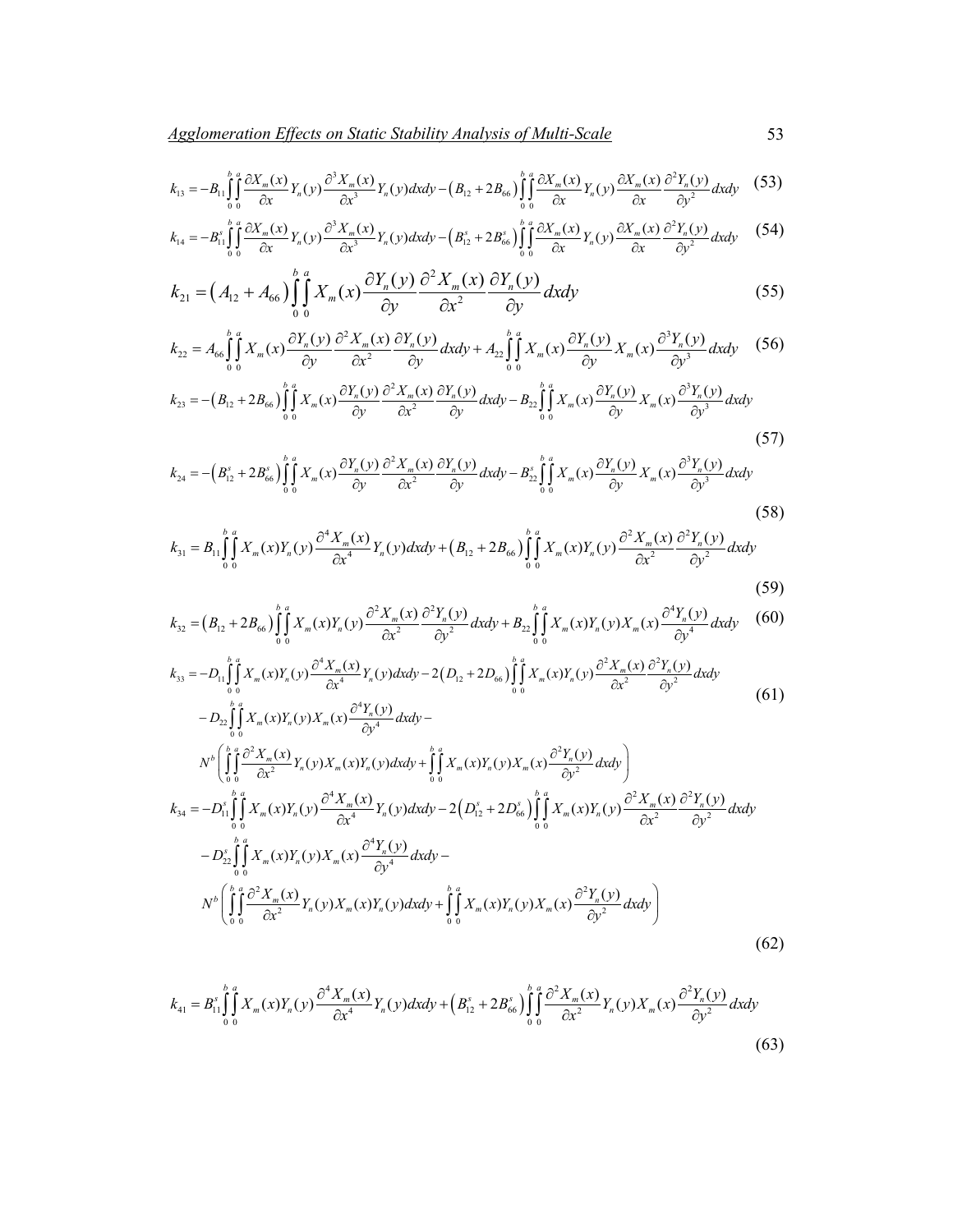$$
k_{42} = (B_{12}^{s} + 2B_{66}^{s})\int_{0}^{h} \int_{0}^{h} X_{m}(x)Y_{n}(y)\frac{\partial^{2} X_{m}(x)}{\partial x^{2}}\frac{\partial^{2} Y_{n}(y)}{\partial y^{2}}dxdy + B_{22}^{s}\int_{0}^{h} \int_{0}^{h} X_{m}(x)Y_{n}(y)X_{m}(x)\frac{\partial^{4} Y_{n}(y)}{\partial y^{4}}dxdy
$$
\n
$$
k_{43} = -D_{11}^{s}\int_{0}^{h} \int_{0}^{h} X_{m}(x)Y_{n}(y)\frac{\partial^{4} X_{m}(x)}{\partial x^{4}}Y_{n}(y)dxdy - 2\left(D_{12}^{s} + 2D_{66}^{s}\right)\int_{0}^{h} \int_{0}^{h} X_{m}(x)Y_{n}(y)\frac{\partial^{2} X_{m}(x)}{\partial x^{2}}\frac{\partial^{2} Y_{n}(y)}{\partial y^{2}}dxdy
$$
\n
$$
-D_{22}^{s}\int_{0}^{h} \int_{0}^{h} X_{m}(x)Y_{n}(y)X_{m}(x)\frac{\partial^{4} Y_{n}(y)}{\partial y^{4}}dxdy - N^{b}\left(\int_{0}^{h} \int_{0}^{h} \frac{\partial^{2} X_{m}(x)}{\partial x^{2}}Y_{n}(y)X_{m}(x)Y_{n}(y)dxdy + \int_{0}^{h} \int_{0}^{h} X_{m}(x)Y_{n}(y)X_{m}(x)\frac{\partial^{2} Y_{n}(y)}{\partial y^{2}}dxdy\right)
$$
\n
$$
k_{44} = -H_{11}^{s}\int_{0}^{h} \int_{0}^{h} X_{m}(x)Y_{n}(y)\frac{\partial^{4} X_{m}(x)}{\partial x^{4}}Y_{n}(y)dxdy - 2\left(H_{12}^{s} + 2H_{66}^{s}\right)\int_{0}^{h} \int_{0}^{h} X_{m}(x)Y_{n}(y)\frac{\partial^{2} X_{m}(x)}{\partial x^{2}}\frac{\partial^{2} Y_{n}(y)}{\partial y^{2}}dxdy
$$
\n
$$
-H_{22}^{s}\int_{0}^{h} \int_{0}^{h} X_{m}(x)Y_{n}(y)X_{m}(x)\frac{\partial^{4} Y_{n}(y)}{\partial y^{
$$

In order to solve this eigenvalue problem, the determinant of coefficient matrix in the left hand side of Eq. (50) shall be set to zero:

$$
\left| \left[ K \right]_{4 \times 4} \right| = 0 \tag{67}
$$

Once Eq. (67) is solved for  $N^b$ , the critical buckling load of multi-scale hybrid nanocomposite plate can be obtained.

### **4 Numerical results and discussion**

 $\frac{44}{\pi} \int_{0}^{\infty} \frac{1}{n} \sqrt{\frac{\lambda}{n}} \sqrt{\frac{\lambda}{n}} \sqrt{\frac{\lambda}{n}} \sqrt{\frac{\lambda}{n}} \sqrt{\frac{\lambda}{n}}$ 

 $\iint_{0}^{\infty} X_{m}(x) Y_{n}(y) X_{m}(x) \frac{\partial Y}{\partial x}$ 

In this section, a series of illustrations are presented in order to clarify the effect of various parameters on the critical stability load behaviors of multi-scale hybrid nanocomposite structures. Basically, the plate is supposed to be made of epoxy and it is reinforced with CF and CNT. Material properties of CFs are achieved from Ebrahimi et al. [Ebrahimi and Habibi (2018)]. The mechanical properties of SWCNT (10,10) which are used here can be found in the reference [Wang and Hu (2005)]. Moreover, the material properties of the matrix are as same as those implemented in the reference [Fantuzzi et al. (2017)]. The presented results are validated by comparing the vibrational results of this model with those of former researches. The results of this comparison are tabulated in Tab. 1 which indicates on the efficiency of the presented model.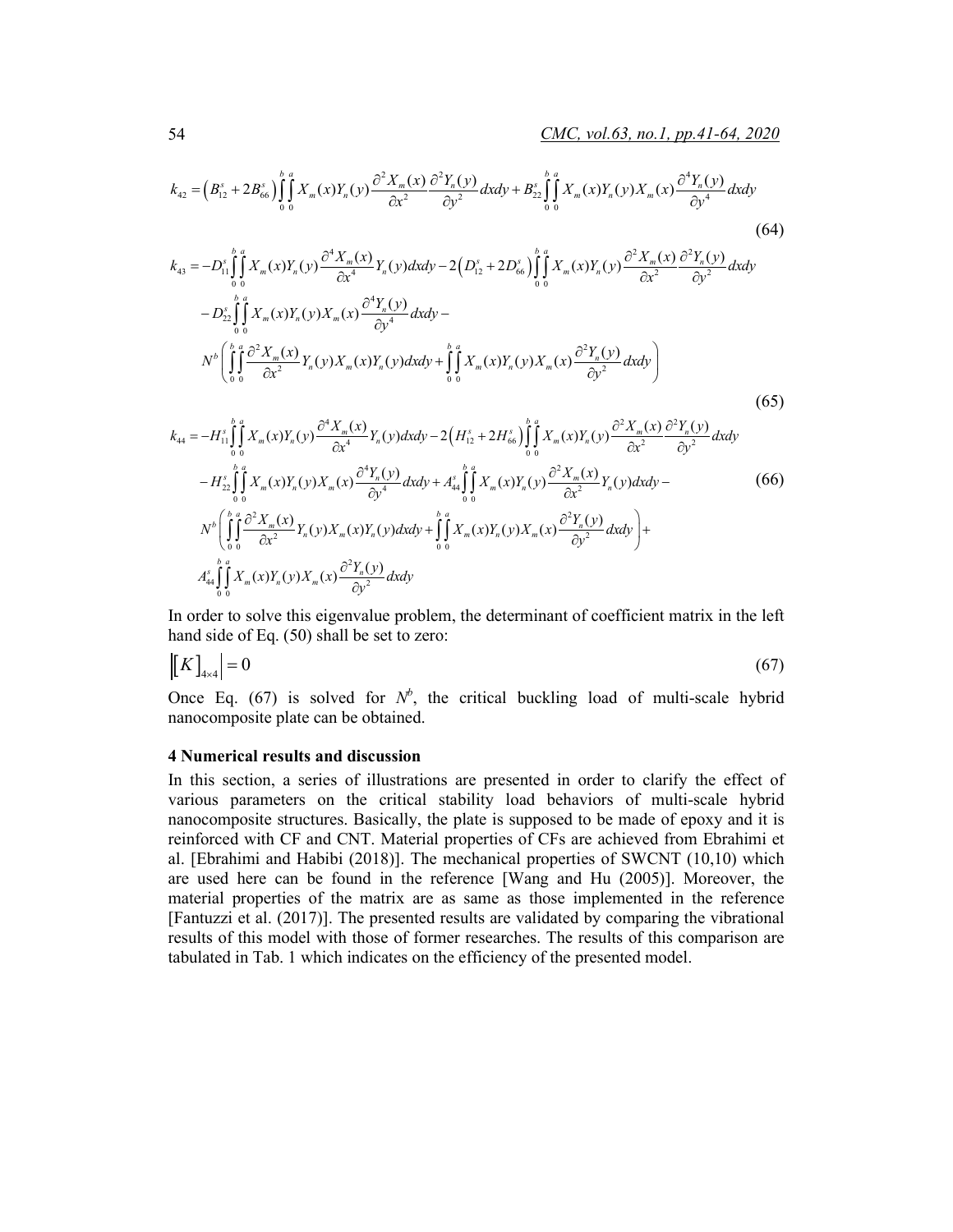| Distribution<br>type | [García-Macías,<br>Rodriguez-Tembleque<br>and Sáez $(2018)$ ] | [Song, Kitipornchai<br>and Yang $(2017)$ ] | Present |
|----------------------|---------------------------------------------------------------|--------------------------------------------|---------|
| Pure epoxy           | 0.058                                                         | 0.058                                      | 0.057   |
| UD                   | 0.121                                                         | 0.122                                      | 0.118   |
| $FG-O$               | 0.097                                                         | 0.102                                      | 0.100   |
| $FG-X$               | 0.141                                                         | 0.138                                      | 0.128   |
| $FG-A$               | 0.117                                                         | 0.112                                      | 0.118   |

**Table 1:** Comparison of the dimensionless fundamental frequency of SSSS GPLs reinforced nanocomposite square plates for various distribution patterns of nanofillers

In this research, plate's thickness is supposed to be *h*=5 cm. In this section, effects of different edge conditions are covered. Furthermore, efficiency of the presented model is examined and the results, tabulated in Tab. 1, show that this model can accurately predict the mechanical responses of composite plates reinforced with CNTs. Here, the dimensionless form of buckling load can be presented as:

$$
\Omega = \frac{3N^b a^2 (1 - {v_M}^2)}{25E_M h^3}
$$
\n(68)

Fig. 2 is plotted to show the influence of different aspect ratios on the critical buckling load of multi-scale hybrid nanocomposite plates while the volume fraction of clusters is assumed to be changed. In this case, all of the CNTs are considered to be inside the clusters, means  $\mu \leq \eta$ ,  $\eta = 1$ . According to the figure, buckling load diminishes continuously as aspect ratio becomes greater. Moreover, the greater is the clusters' volume fraction, the higher is the dimensionless buckling load. Therefore, clusters' density can amplify the dimensionless buckling load with its increase. On the other hand, effect of BCs is included briefly. Indeed, two common types of edge conditions, namely SSSS and CCCC, are covered and it can be seen that whenever a fully clamped structure is implemented, the mechanical response can be higher than the situation of which simply supported plates are used. Once taking a precise look at the figure, one can realize that changes in the amount of clusters' volume fraction can be more sensed in SSSS plates in comparison with the CCCC ones.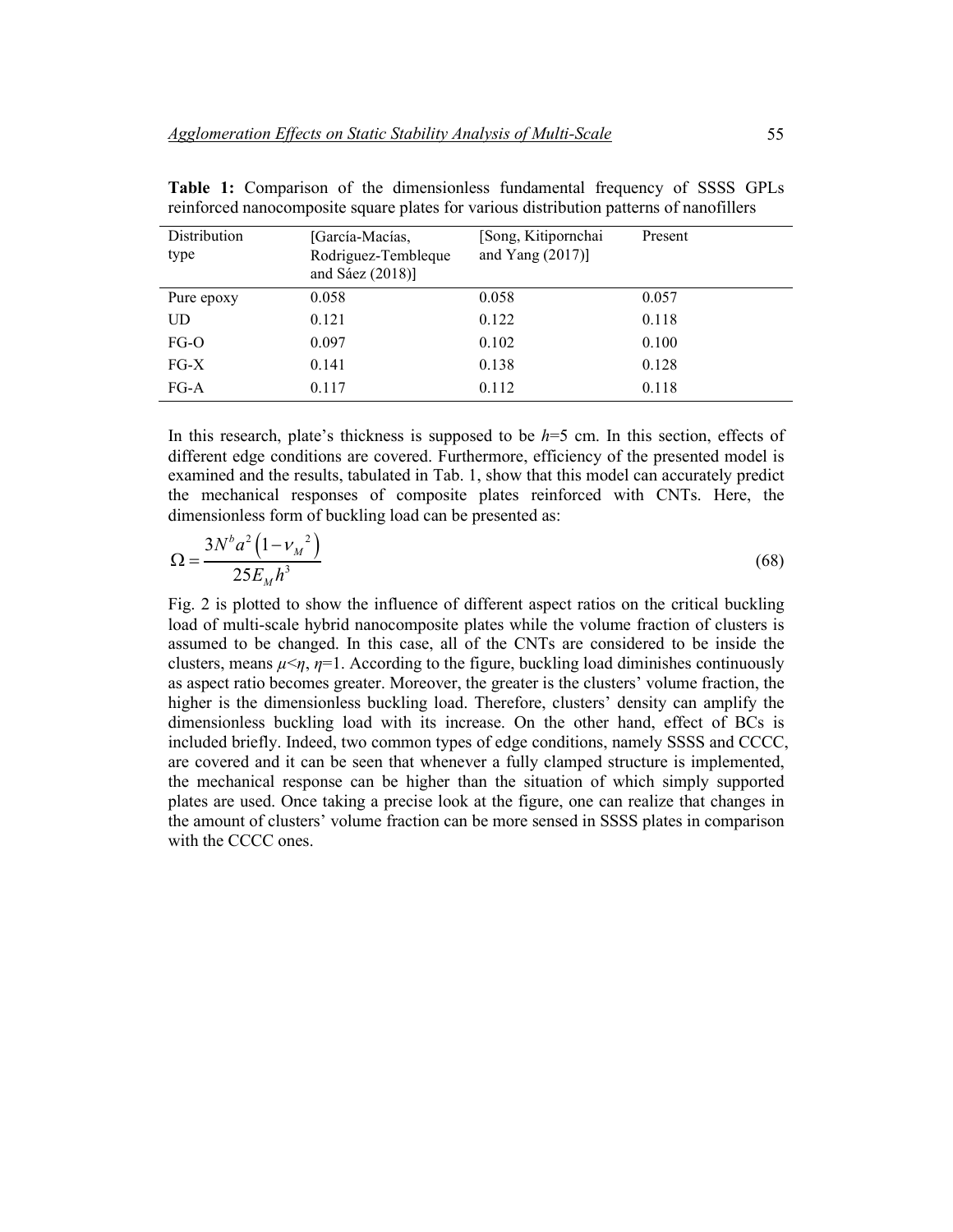

**Figure 2:** Variation of first dimensionless buckling load of agglomerated multi-scale hybrid nanocomposite square plates versus aspect ratio for various values of  $\mu$  by considering the boundary conditions effect  $(b/h=30, P=1, w_r=0.1, \eta=1, V_F=0.2)$ 

Furthermore, coupled effects of gradient index, clusters' volume fraction and volume fraction of CNTs inside the cluster are included in Fig. 3. It is clear that gradient index has enough potential to lessen the dimensionless buckling load with its increase. So, it may be a better choice to use small values of gradient index to enlarge the buckling load of the plate. In addition, the influence of volume fraction of clusters inside a nanocomposite can be observed here as well as before. In fact, higher clusters' volume fraction amounts correspond with greater dimensionless buckling loads. Moreover, smaller amounts are assigned to the critical buckling load whenever higher values are considered for the volume fraction of CNTs inside the cluster. In other words, in practical applications, the stability limit of nanocomposites with fully agglomerated CNTs is very smaller than those with partially agglomerated CNTs. Thus, it can be concluded that clusters' volume fraction and the volume fraction of CNTs inside the cluster possess two completely different influences on the buckling behaviors of multi-scale hybrid nanocomposite plates.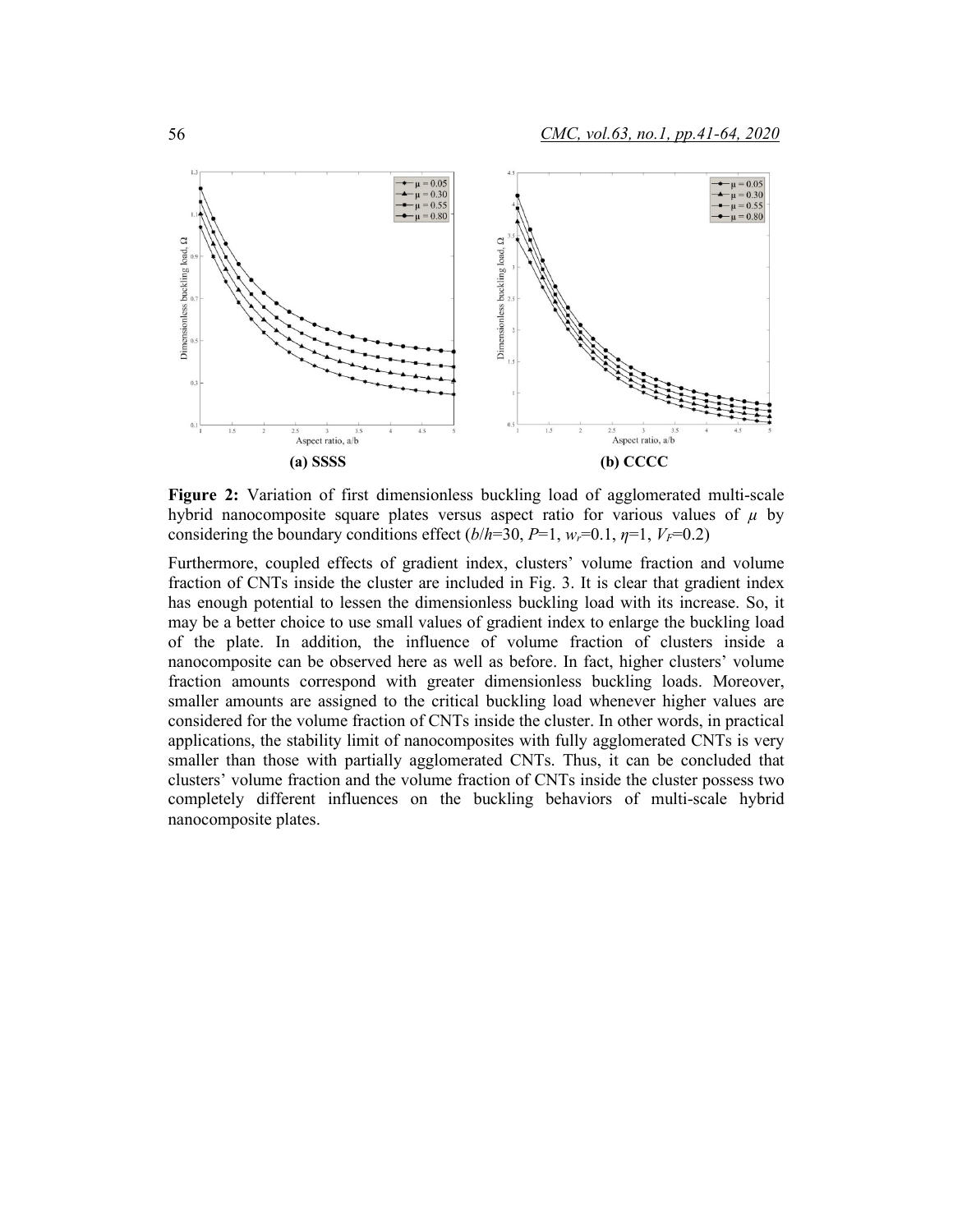

**Figure 3:** Variation of dimensionless buckling load of SSSS square multi-scale nanocomposite plates versus volume fraction of CNTs inside the cluster (*η*) for various volume fractions of clusters ( $\mu$ ) for (a) *P*=1, and (b) *P*=2 ( $a/h=30$ ,  $w_r=0.1$ ,  $V_F=0.2$ )

Fig. 4 is majorly presented to survey the effect of mass fraction of CNTs instead of clusters' volume fraction on the dimensionless buckling load of SSSS square plates made of multiscale hybrid nanocomposites. Based on this diagram, it can be understood that utilizing higher mass fractions for nanoparticles reveals greater stability responses. This phenomenon can be authenticated taking a brief look on the definition of the  $w_r$ . In fact, mass fraction of CNTs in the matrix depends on the equivalent mass of CNTs inside the matrix. Thus, greater values for this fraction corresponds with a stiffer continuum. In other words, whenever  $w_r$  is increased, the effective stiffness of the system is added. According to this issue, it is believable to reach higher dimensionless buckling loads in the cases which great mass fractions are utilized for the nanofillers. Besides, the decreasing influences of gradient index and volume fraction of CNTs inside the cluster can be observed again in this diagram.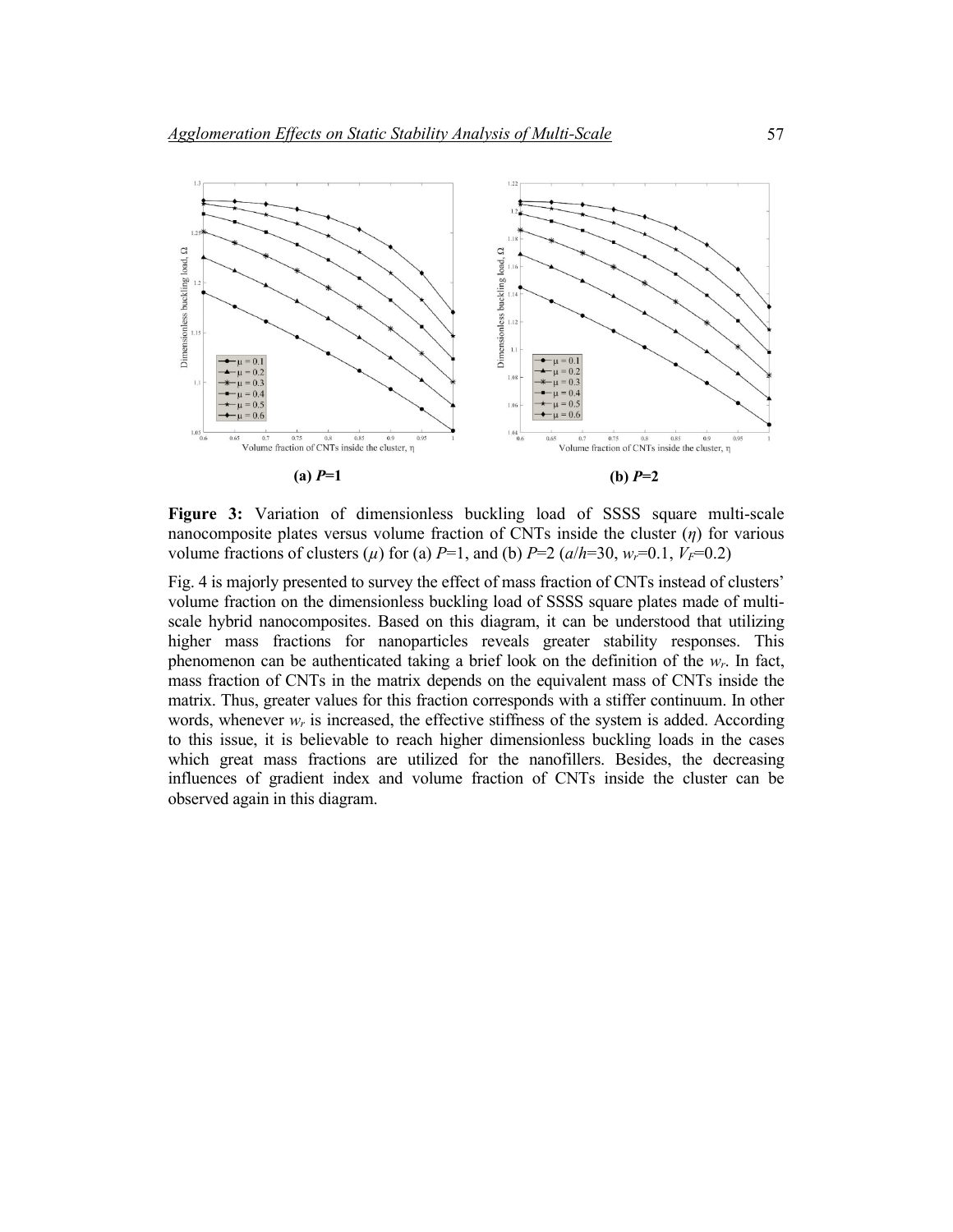

**Figure 4:** Variation of dimensionless buckling load of SSSS square multi-scale nanocomposite plates versus volume fraction of CNTs inside the cluster (*η*) for various mass fractions of the CNTs  $(w_r)$  for (a)  $P=1$ , and (b)  $P=2$   $(a/h=30, \mu=0.5, V_F=0.2)$ 

Thereafter, the effect of adding CFs' volume fraction on the variation of critical buckling load versus volume fraction of clusters is highlighted in the framework of Fig. 5. Also, CNTs' mass fraction has been changed to see its effect on the dimensionless buckling load. Obviously, it can be perceived that the buckling response can be aggrandized once either  $\mu$  or  $w_r$  is added. In addition to this increasing effect, another stiffness-hardening trend can be observed which is dedicated to the volume fraction of CFs. In other words, the system can be prepared to tolerate greater buckling loads by considering a bigger value for the CFs' volume fraction.



**Figure 5:** Variation of dimensionless buckling load of SSSS square multi-scale nanocomposite plates versus volume fractions of clusters  $(\mu)$  for various volume fractions of carbon fibers  $(V_F)$  for (a)  $w_r=0.1$ , and (b)  $w_r=0.4$  ( $a/h=30$ ,  $P=2$ ,  $\eta=1$ )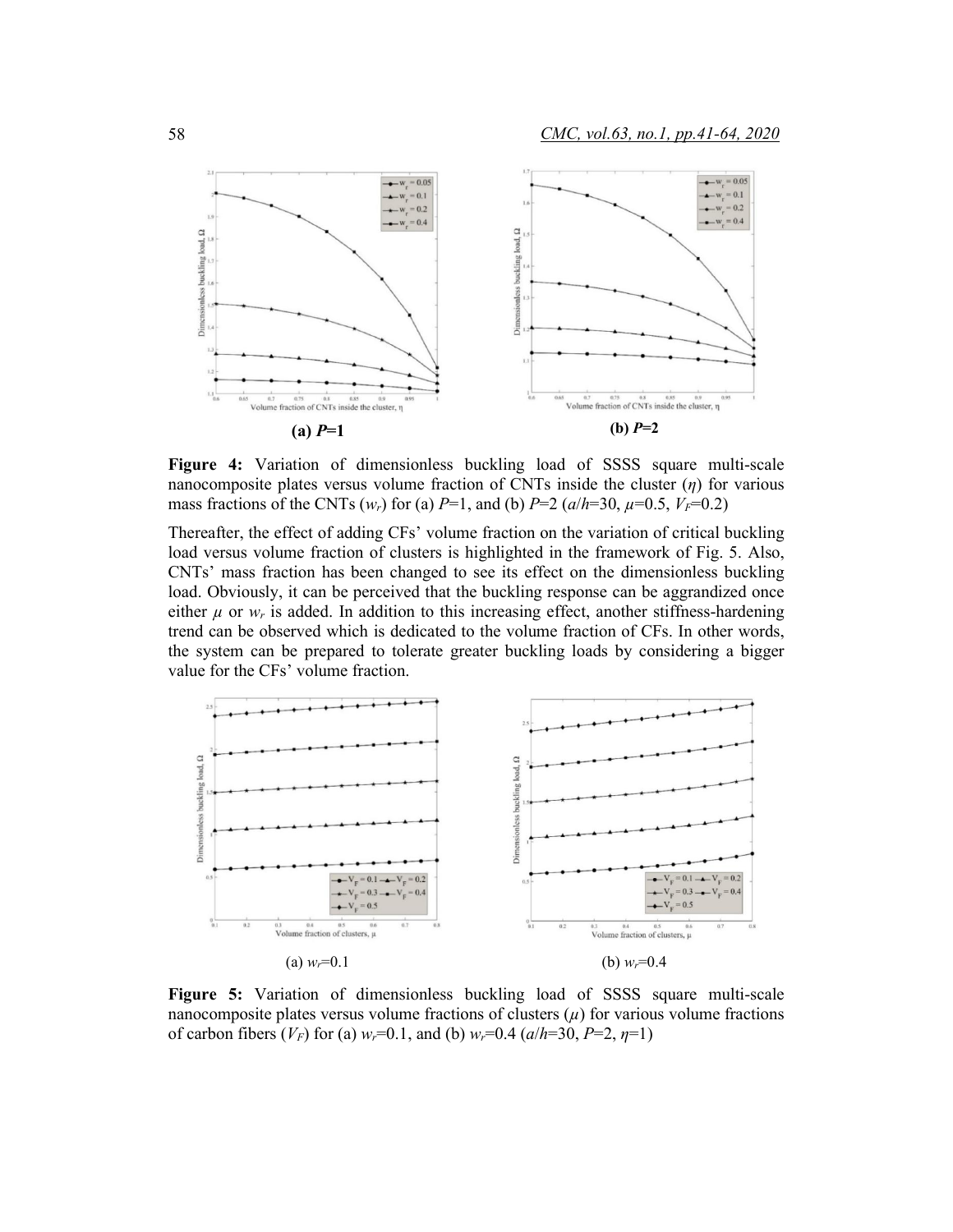The combined effects of aspect ratio, BCs and agglomeration type are surveyed in Fig. 6 by plotting the variation of dimensionless buckling load versus clusters' volume fraction. It is clear that the plate can be subjected to higher buckling loads whenever volume fraction of clusters is increased. Moreover, choosing a higher aspect ratio results in a decrease in the amount of mechanical response. Actually, once higher aspect ratios are selected, the structure becomes narrow and it can endure lower loads. It is worth mentioning that effect of changing aspect ratio from 1 to 2 is more than the situation that it is changed from 2 to 3. As a logical phenomenon, it is shown that fully clamped plates are stiffer than simply supported ones; henceforward, they are able to endure higher buckling loads. As the most crucial highlight of this figure, one should pay attention that in the case of full agglomeration the dimensionless buckling load reaches its minimum magnitude. Indeed, in the case of CNTs' partial agglomeration ( $\mu < \eta$ ,  $\eta \neq 1$ ), greater buckling loads can be supported by the nanocomposite.



**(c) CCCC,** *partially agglomerated CNTs* **(d) CCCC,** *fully agglomerated CNTs*

**Figure 6:** Variation of dimensionless buckling load of multi-scale hybrid nanocomposite plates *vs.* volume fraction of clusters for SSSS and CCCC edge conditions by considering partially and fully agglomerated CNTs  $(b/h=30, P=2, w_r=0.2, V_F=0.2)$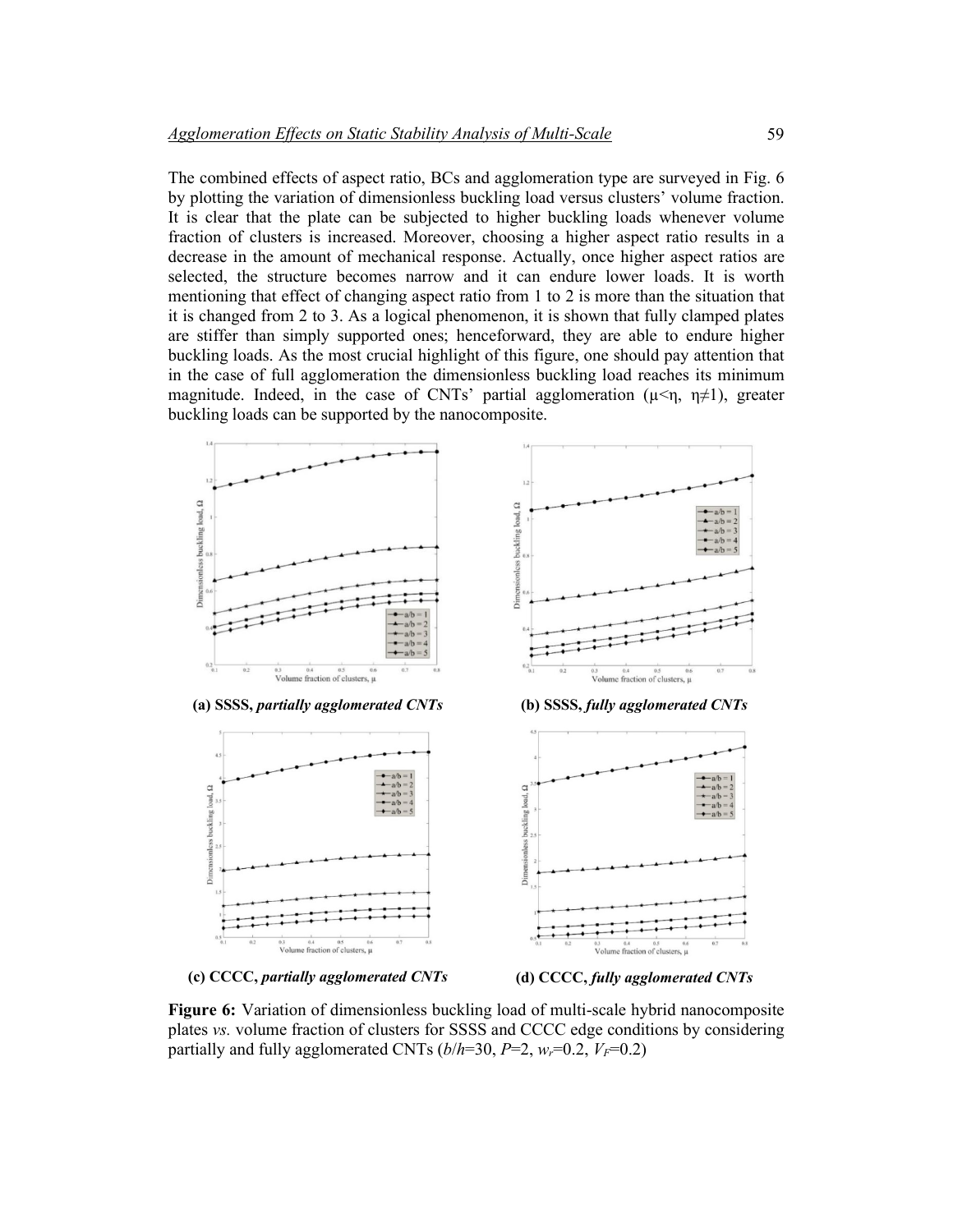Finally, effect of various BCs is included while drawing the variation of dimensionless buckling load against mass fraction of CNTs in Fig. 7. Herein it can be seen that buckling load can be added once a higher mass fraction is used for nanotubes (stiffening effect). Moreover, it can be observed that simply supported plates can endure small critical loads. In reverse, structures with either free or clamped edge conditions are better candidates for more critical static conditions.



**Figure 7:** Effect of different boundary conditions on the variation of dimensionless buckling load of multi-scale hybrid nanocomposite square plates versus mass fraction of CNTs (a/h=30, P=2,  $V_F$ =0.2,  $\mu$ =0.5,  $\eta$ =0.8)

### **5 Conclusions**

In this manuscript, Hamilton's principle is mixed with a refined higher-order plate theory to reach the motion equations of a multi-scale hybrid nanocomposite plate. The nanocomposite, which is consisted of a polymer matrix, CFs and CNTs, is modeled utilizing Eshelby-Mori-Tanaka model incorporated with the rule of mixture. Influence of the nanofillers aggregation inside the inclusions is covered in this paper. The problem is solved on the basis of an analytical approach. Then, the non-dimensional form of results is presented for the sake of simplicity. Here, most important results are reviewed as follows:

● The buckling load can be amplified using higher mass fraction values for CNTs.

● Another way to intensify the critical buckling load once the CNTs are aggregated inside the inclusions is to employ a great volume fraction for clusters.

- Buckling load becomes smaller once the volume fraction of CNTs inside the clusters is increased.
- An increase in the value of CFs' volume fraction results in higher critical buckling loads.
- The structure can endure greater buckling loads once the CNTs are aggregated partially.

**Conflicts of Interest:** The authors declare that they have no conflicts of interest to report regarding the present study.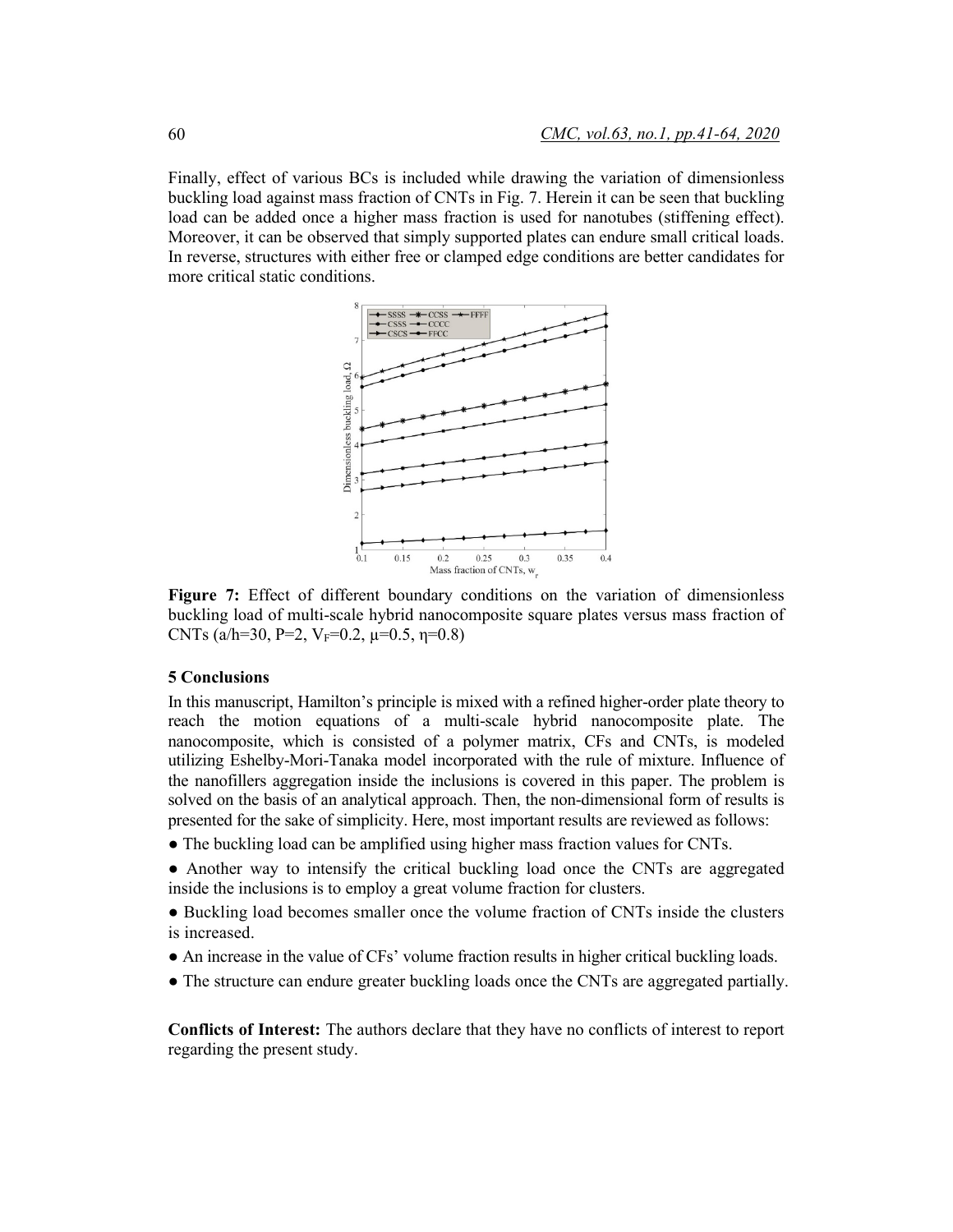### **References**

**Aref, A. J.; Alampalli, S.** (2001): Vibration characteristics of a fiber-reinforced polymer bridge superstructure. *Composite Structures*, vol. 52, pp. 467-474.

**Aydogdu, M.** (2007): Thermal buckling analysis of cross-ply laminated composite beams with general boundary conditions. *Composites Science and Technology*, vol. 67, pp. 1096-1104.

**Aydogdu, M.** (2009): A new shear deformation theory for laminated composite plates. *Composite Structures*, vol. 89, pp. 94-101.

**Ćetković, M.; Vuksanović, D.** (2009): Bending, free vibrations and buckling of laminated composite and sandwich plates using a layerwise displacement model. *Composite Structures*, vol. 88, pp. 219-227.

**Chai, G. B.; Yap, C. W.** (2008): Coupling effects in bending, buckling and free vibration of generally laminated composite beams. *Composites Science and Technology*, vol. 68, pp. 1664-1670.

**Ebrahimi, F.; Farazmandnia, N.** (2018): Thermal buckling analysis of functionally graded carbon nanotube-reinforced composite sandwich beams. *Steel and Composite Structures*, vol. 27, pp. 149-159.

**Ebrahimi, F.; Habibi, S.** (2017): Low-velocity impact response of laminated FG-CNT reinforced composite plates in thermal environment. *Advances in Nano Research*, vol. 5, pp. 69-97.

**Ebrahimi, F.; Habibi, S.** (2018): Nonlinear eccentric low-velocity impact response of a polymer-carbon nanotube-fiber multiscale nanocomposite plate resting on elastic foundations in hygrothermal environments. *Mechanics of Advanced Materials and Structures*, vol. 25, pp. 425-438.

**Fazzolari, F. A.; Carrera, E.** (2011): Advanced variable kinematics Ritz and Galerkin formulations for accurate buckling and vibration analysis of anisotropic laminated composite plates. *Composite Structures*, vol. 94, pp. 50-67.

**Ferreira, A.; Roque, C.; Jorge, R.** (2005): Free vibration analysis of symmetric laminated composite plates by FSDT and radial basis functions. *Computer Methods in Applied Mechanics and Engineering*, vol. 194, pp. 4265-4278.

**García-Macías, E.; Rodríguez-Tembleque, L.; Castro-Triguero, R.; Sáez, A.** (2017): Eshelby-Mori-Tanaka approach for post-buckling analysis of axially compressed functionally graded CNT/polymer composite cylindrical panels. *Composites Part B: Engineering*, vol. 128, pp. 208-224.

**García-Macías, E.; Rodriguez-Tembleque, L.; Sáez, A.** (2018): Bending and free vibration analysis of functionally graded graphene *vs.* carbon nanotube reinforced composite plates. *Composite Structures*, vol. 186, pp. 123-138.

**Ghorbanpour Arani, A.; BabaAkbar Zarei, H.; Eskandari, M.; Pourmousa, P.** (2017): Vibration behavior of visco-elastically coupled sandwich beams with magnetorheological core and three-phase carbon nanotubes/fiber/polymer composite facesheets subjected to external magnetic field. *Journal of Sandwich Structures & Materials*, 1099636217743177.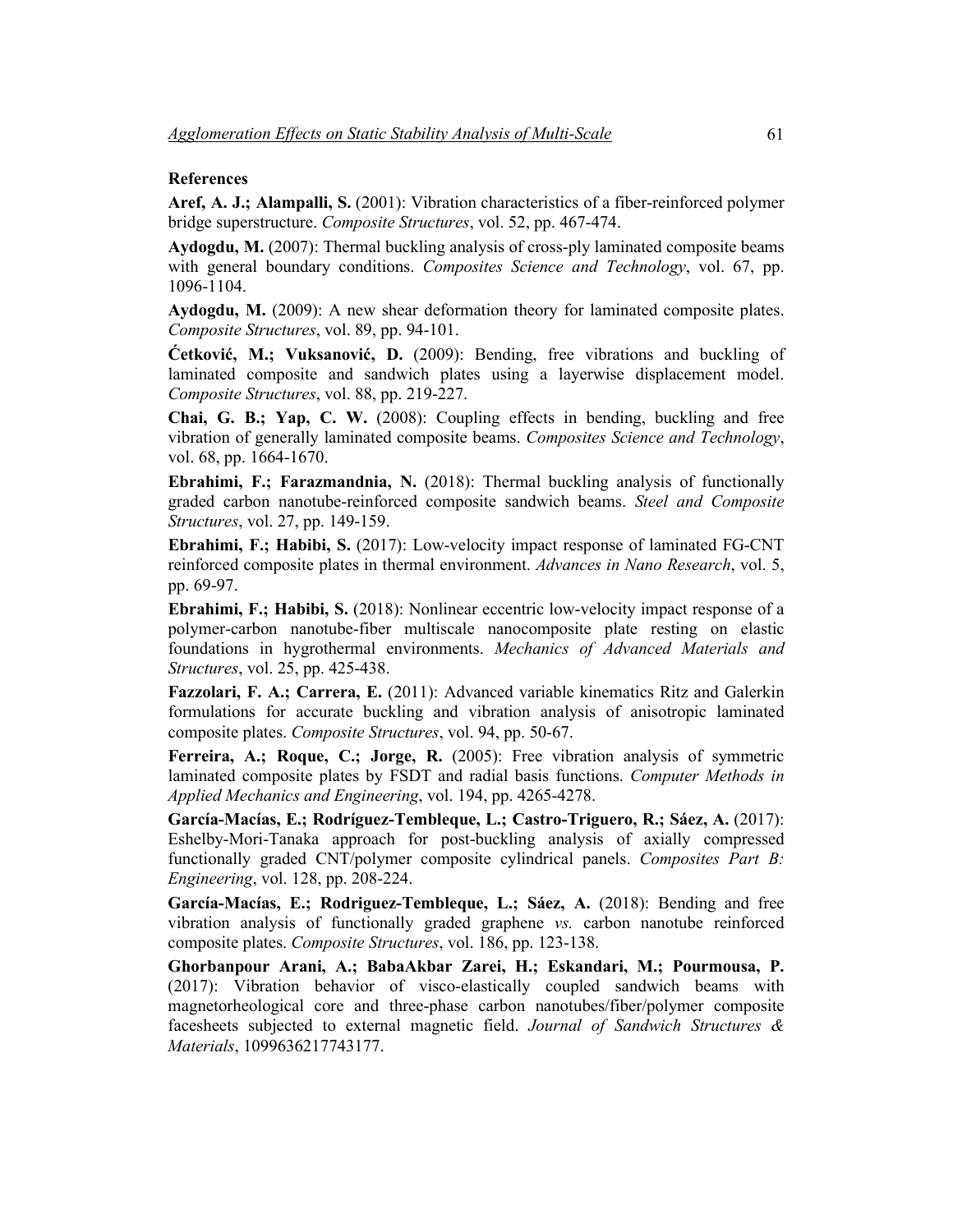**He, X.; Rafiee, M.; Mareishi, S.; Liew, K.** (2015): Large amplitude vibration of fractionally damped viscoelastic CNTs/fiber/polymer multiscale composite beams. *Composite Structures*, vol. 131, pp. 1111-1123.

**Heshmati, M.; Yas, M.; Daneshmand, F.** (2015): A comprehensive study on the vibrational behavior of CNT-reinforced composite beams. *Composite Structures*, vol. 125, pp. 434-448.

**Jam, J.; Kiani, Y.** (2015): Low velocity impact response of functionally graded carbon nanotube reinforced composite beams in thermal environment. *Composite Structures*, vol. 132, pp. 35-43.

**Ke, L. L.; Yang, J.; Kitipornchai, S.** (2010): Nonlinear free vibration of functionally graded carbon nanotube-reinforced composite beams. *Composite Structures*, vol. 92, pp. 676-683.

**Lei, Z.; Zhang, L.; Liew, K.** (2015): Free vibration analysis of laminated FG-CNT reinforced composite rectangular plates using the kp-Ritz method. *Composite Structures*, vol. 127, pp. 245-259.

**Lei, Z.; Zhang, L.; Liew, K.** (2016): Parametric analysis of frequency of rotating laminated CNT reinforced functionally graded cylindrical panels. *Composites Part B: Engineering*, vol. 90, pp. 251-266.

**Mareishi, S.; Rafiee, M.; He, X.; Liwe, K.** (2014): Nonlinear free vibration, postbuckling and nonlinear static deflection of piezoelectric fiber-reinforced laminated composite beams. *Composites Part B: Engineering*, vol. 59, pp. 123-132.

**Matsunaga, H.** (2007): Vibration and buckling of cross-ply laminated composite circular cylindrical shells according to a global higher-order theory. *International Journal of Mechanical Sciences*, vol. 49, pp. 1060-1075.

Patel, B.; Ganapathi, M.; Makhecha, D. (2002): Hygrothermal effects on the structural behaviour of thick composite laminates using higher-order theory. *Composite Structures*, vol. 56, pp. 25-34.

**Phung**-**Van, P.; Abdel-Wahab, M.; Liew, K. M.; Bordas, S. P. A.; Nguyen-Xuan, H.**  (2015): Isogeometric analysis of functionally graded carbon nanotube-reinforced composite plates using higher-order shear deformation theory. *Composite Structures*, vol. 123, pp. 137-149.

**Rafiee, M.; Liu, X. F.; He, X. Q.; Kitipornchai, S.** (2014): Geometrically nonlinear free vibration of shear deformable piezoelectric carbon nanotube/fiber/polymer multiscale laminated composite plates. *Journal of Sound and Vibration*, vol. 333, pp. 3236-3251.

**Rafiee, M.; Nitzsche, F.; Labrosse, M.** (2016): Rotating nanocomposite thin-walled beams undergoing large deformation. *Composite Structures*, vol. 150, pp. 191-199.

**Rodrigues, J.; Roque, C.; Ferreira, A.; Carrera, E.; Cinefra, M.** (2011): Radial basis functions-finite differences collocation and a Unified Formulation for bending, vibration and buckling analysis of laminated plates, according to Murakami's zig-zag theory. *Composite Structures*, vol. 93, no. 7, pp. 1613-1620.

**Roy, T.; Chakraborty, D.** (2009): Optimal vibration control of smart fiber reinforced composite shell structures using improved genetic algorithm. *Journal of Sound and Vibration*, vol. 319, pp. 15-40.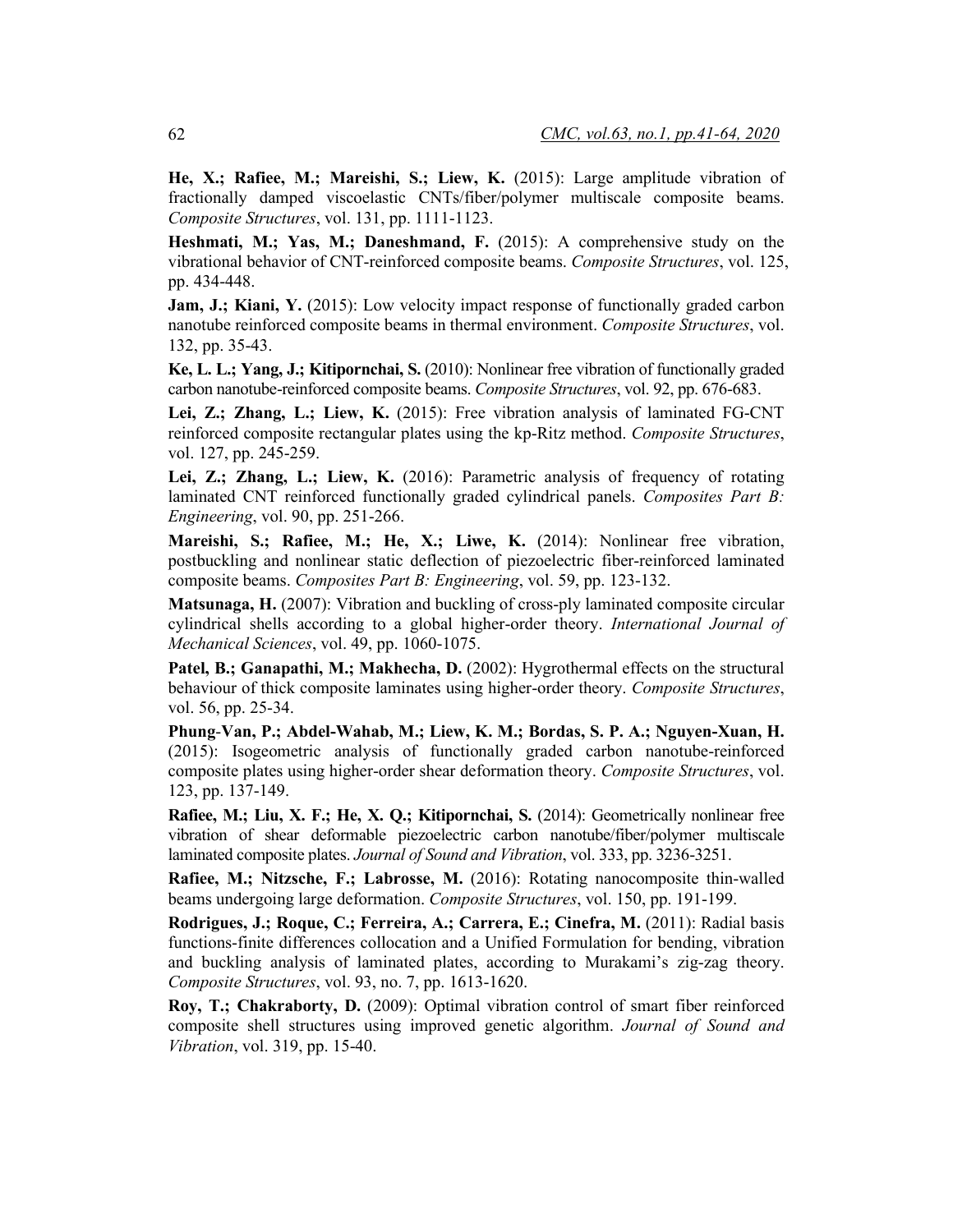**Sepahvand, K.** (2016): Spectral stochastic finite element vibration analysis of fiber-reinforced composites with random fiber orientation. *Composite Structures*, vol. 145, pp. 119-128.

**Shen, H. S.; Xiang, Y.** (2014): Postbuckling of axially compressed nanotube-reinforced composite cylindrical panels resting on elastic foundations in thermal environments. *Composites Part B: Engineering*, vol. 67, pp. 50-61.

**Shi, D. L.; Feng, X. Q.; Huang, Y. Y.; Hwang, K. C.; Gao, H.** (2004): The effect of nanotube waviness and agglomeration on the elastic property of carbon nanotubereinforced composites. *Journal of Engineering Materials and Technology*, vol. 126, no. 3, pp. 250-257.

**Song, M.; Kitipornchai, S.; Yang, J.** (2017): Free and forced vibrations of functionally graded polymer composite plates reinforced with graphene nanoplatelets. *Composite Structures*, vol. 159, pp. 579-588.

**Song, M.; Yang, J.; Kitipornchai, S.** (2018): Bending and buckling analyses of functionally graded polymer composite plates reinforced with graphene nanoplatelets. *Composites Part B: Engineering*, vol. 134, pp. 106-113.

**Song, Z.; Zhang, L.; Liew, K.** (2016): Dynamic responses of CNT reinforced composite plates subjected to impact loading. *Composites Part B: Engineering*, vol. 99, pp. 154-161.

**Thai, C. H.; Ferreira, A. J. M.; Bordas, S. P. A.; Rabczuk, T.; Nguyenxuan, H.** (2014): Isogeometric analysis of laminated composite and sandwich plates using a new inverse trigonometric shear deformation theory. *European Journal of Mechanics-A/Solids*, vol. 43, pp. 89-108.

**Tita, V.; Carvalho, J. D.; Lirani, J.** (2003): Theoretical and experimental dynamic analysis of fiber reinforced composite beams. *Journal of the Brazilian Society of Mechanical Sciences and Engineering*, vol. 25, pp. 306-310.

**Wang, J.; Liew, K.; Tan, M.; Rajendran, S.** (2002): Analysis of rectangular laminated composite plates via FSDT meshless method. *International Journal of Mechanical Sciences*, vol. 44, pp. 1275-1293.

**Wang, L.; Hu, H.** (2005): Flexural wave propagation in single-walled carbon nanotubes. *Physical Review B*, vol. 71, pp. 195412.

**Wattanasakulpong, N.; Chaikittiratana, A.** (2015): Exact solutions for static and dynamic analyses of carbon nanotube-reinforced composite plates with Pasternak elastic foundation. *Applied Mathematical Modelling*, vol. 39, pp. 5459-5472.

**Yu, T.; Yin, S.; Bui, T. Q.; Xia, S.; Tanaka, S. et al.** (2016): NURBS-based isogeometric analysis of buckling and free vibration problems for laminated composites plates with complicated cutouts using a new simple FSDT theory and level set method. *Thin-Walled Structures*, vol. 101, pp. 141-156.

**Zenkour, A.** (2004): Buckling of fiber-reinforced viscoelastic composite plates using various plate theories. *Journal of Engineering Mathematics*, vol. 50, pp. 75-93.

**Zenkour, A.; Fares, M.** (2001): Bending, buckling and free vibration of nonhomogeneous composite laminated cylindrical shells using a refined first-order theory. *Composites Part B: Engineering*, vol. 32, pp. 237-247.